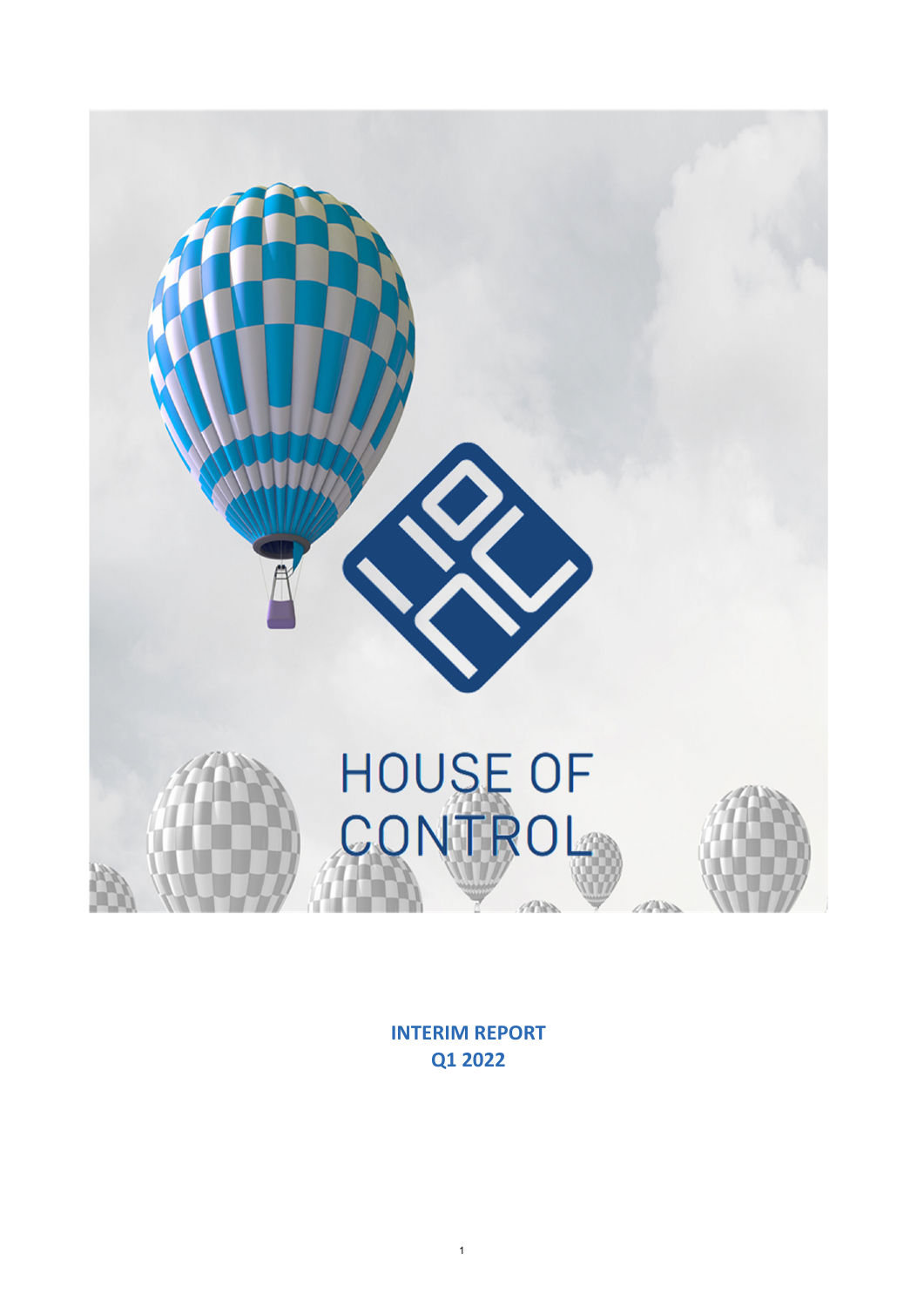

# **House of Control – The CFO's Best Friend**

House of Control develops and sells SaaS (Software‐as‐a‐Service) solutions. These are digital tools that the CFO can easily apply to improve the performance of the finance department and  $$ ultimately – the whole company. The CFO toolkit contributes to at least four important tasks: Cut costs, save time, reduce risk, and improve compliance – all key ingredients of a better‐working finance department. Private and public enterprises use the software to manage contracts and assets, comply with IFRS 16 requirements, communicate with suppliers, and organize procurement. House of Control's strong revenue growth is supported by a unique salesforce, with recurring revenues accounting for approximately 94 percent of total sales.

- Best‐of‐breed horizontal software for CFOs across the Nordics
- Large and underpenetrated market opportunity with limited direct competition
- Scalable subscription‐based model with high recurring revenue
- Consistent organic growth supported by M&A
- Growth levers in increased penetration, upselling in existing portfolio and new products and services
- Multiple M&A opportunities for European expansion





ARR (NOKm)\*



*\*ARR continuing business, excluding the divested 'on‐premises' business*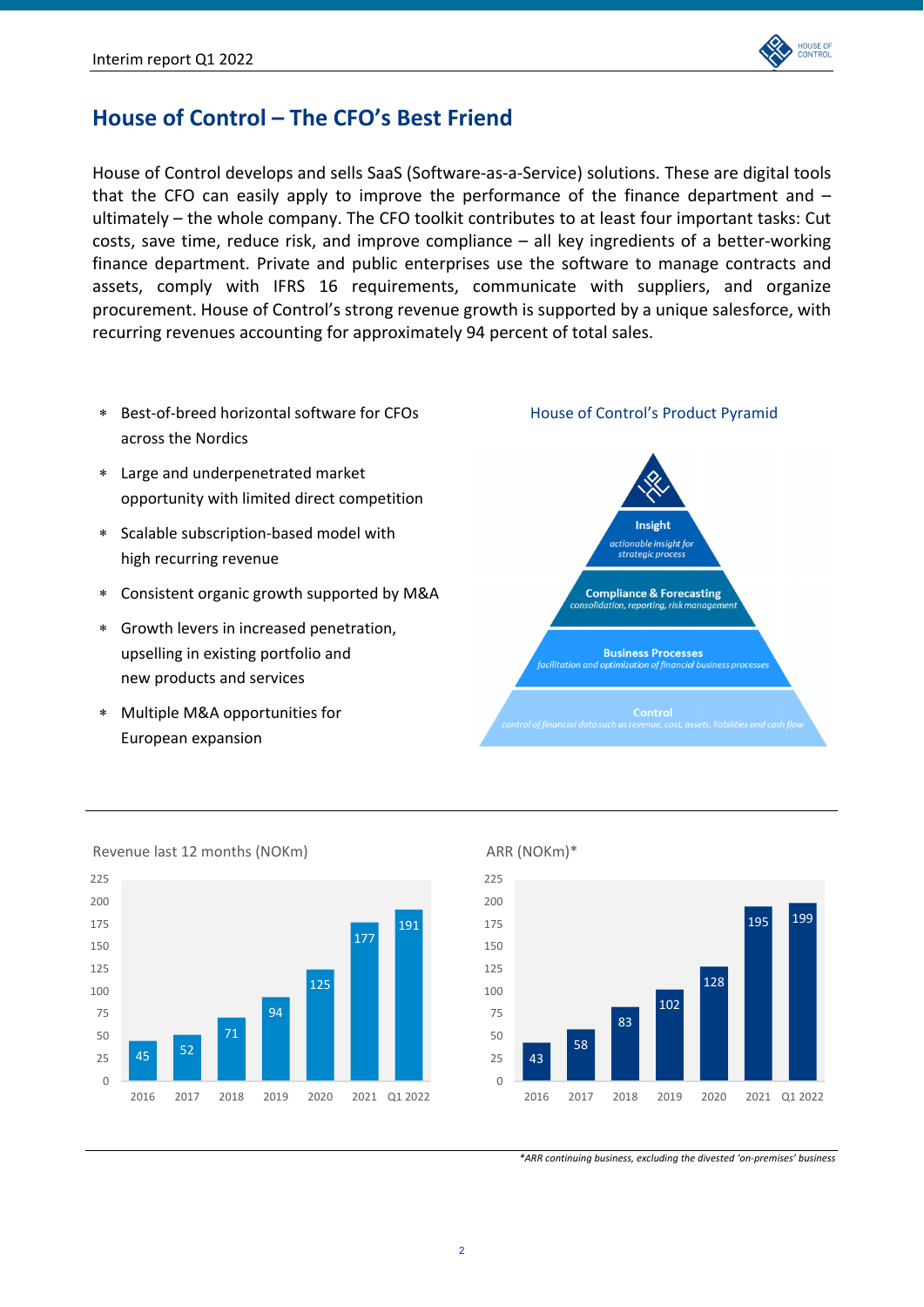

# **Highlights for the first quarter 2022**

- Annual recurring revenue (ARR) of NOK 199 million
	- Organic ARR growth of 20%, with divestment reducing ARR by NOK 16 million in Q1
	- ARR from new customers of NOK 6 million (8)
	- Net retention of 99% (98%)
- Revenue of NOK 54.0 million in Q1 (+36%), with organic growth of 20%
- EBITDA loss of NOK 3.0 million, with adjusted EBITDA‐loss of NOK 2.0 million excluding special items
- Divested 'on‐premises' contracts in March 2022 to focus on cloud‐based products and save costs
- Expecting positive EBITDA in Q2 and FY 2022 and positive Cash EBITDA including capitalized R&D investments in 2023
- Growth plan to ARR of NOK 500 million by the end of 2025 is fully funded with current financing

# **Key figures**

| <b>NOK ('000), IFRS</b>                | Q1 21    | Q2 21    | Q3 21    | Q4 21    | Q1 22    | %      | FY 2020                  | FY 2021   | %    |
|----------------------------------------|----------|----------|----------|----------|----------|--------|--------------------------|-----------|------|
| Recurring revenue                      | 34 989   | 38 645   | 41748    | 49 3 65  | 50 677   | 45 %   | 117 448                  | 164 745   | 40 % |
| Other revenue                          | 4722     | 1939     | 2432     | 3 3 2 5  | 3 3 5 6  |        | 7347                     | 12 4 17   |      |
| Total revenue                          | 39 711   | 40 5 83  | 44 179   | 52 689   | 54 033   | 36 %   | 124 795                  | 177 162   | 42 % |
| Operating costs                        | $-42411$ | $-40484$ | $-51576$ | $-71080$ | $-57019$ |        | $-143719$                | $-205551$ |      |
| <b>EBITDA</b>                          | $-2700$  | 99       | $-7397$  | $-18391$ | $-2987$  |        | $-18924$                 | $-28389$  |      |
| EBITDA-margin                          | $-7%$    | 0 %      | $-17%$   | $-35%$   | $-6%$    |        | $-15%$                   | $-16%$    |      |
| Special items                          | $-3678$  | $-3973$  | $-3811$  | $-13362$ | $-1036$  |        | $-27073$                 | $-24824$  |      |
| <b>Adjusted EBITDA</b>                 | 978      | 4072     | $-3586$  | $-5029$  | $-1951$  |        | 8 1 4 9                  | $-3566$   |      |
| Adjusted EBITDA-margin                 | 2%       | 10%      | $-8%$    | $-10%$   | $-4%$    |        | 7%                       | $-2%$     |      |
| <b>Amortization PPA</b>                | $-5411$  | $-5963$  | $-6239$  | $-8192$  | $-5539$  |        | $-12966$                 | $-25806$  |      |
| Depr. / amort. tangible and intangible | $-5466$  | $-6272$  | $-5987$  | $-6575$  | $-6117$  |        | $-13845$                 | $-24300$  |      |
| Impairment                             |          |          | ÷,       | $-52761$ | $-11$    |        | $\overline{\phantom{a}}$ | $-52761$  |      |
| Total depr., amort., and impairment    | $-10877$ | $-12235$ | $-12226$ | $-67528$ | $-11667$ |        | $-26811$                 | $-102866$ |      |
| Net other income                       |          |          |          |          | 65       |        |                          |           |      |
| Operating profit/loss, EBIT            | $-13577$ | $-12135$ | $-19623$ | $-85919$ | $-14589$ |        | $-45735$                 | $-131255$ |      |
| Net financial items                    | $-5861$  | -4 999   | $-5689$  | $-5428$  | $-5943$  |        | $-15926$                 | $-21977$  |      |
| Profit/loss before tax                 | $-19438$ | $-17134$ | $-25313$ | $-91347$ | $-20532$ |        | $-61661$                 | $-153233$ |      |
|                                        |          |          |          |          |          |        |                          |           |      |
| R&D Capex                              | 8622     | 7 1 8 9  | 6845     | 10 4 43  | 8 1 6 7  |        | 17970                    | 33 099    |      |
| R&D Capex, % of revenue                | 22 %     | 18%      | 15 %     | 20%      | 15%      |        | 14 %                     | 19%       |      |
|                                        |          |          |          |          |          |        |                          |           |      |
| <b>NOKm</b>                            | Q1 21    | Q2 21    | Q3 21    | Q4 21    | Q1 22    | %      | FY 2020                  | FY 2021   | ℅    |
| ARR, continuing business*              | 135      | 154      | 171      | 195      | 199      | 48%    | 128                      | 195       | 52%  |
| New customers, ARR                     | 8        | 9        | 5        | 9        | 6        | $-21%$ | 21                       | 31        | 47%  |
| Net retention, %                       | 98%      | 99%      | 100 %    | 100 %    | 99 %     |        | 98%                      | 98%       |      |

*\*ARR for the continuing business, i.e., excluding the divested on‐premises business*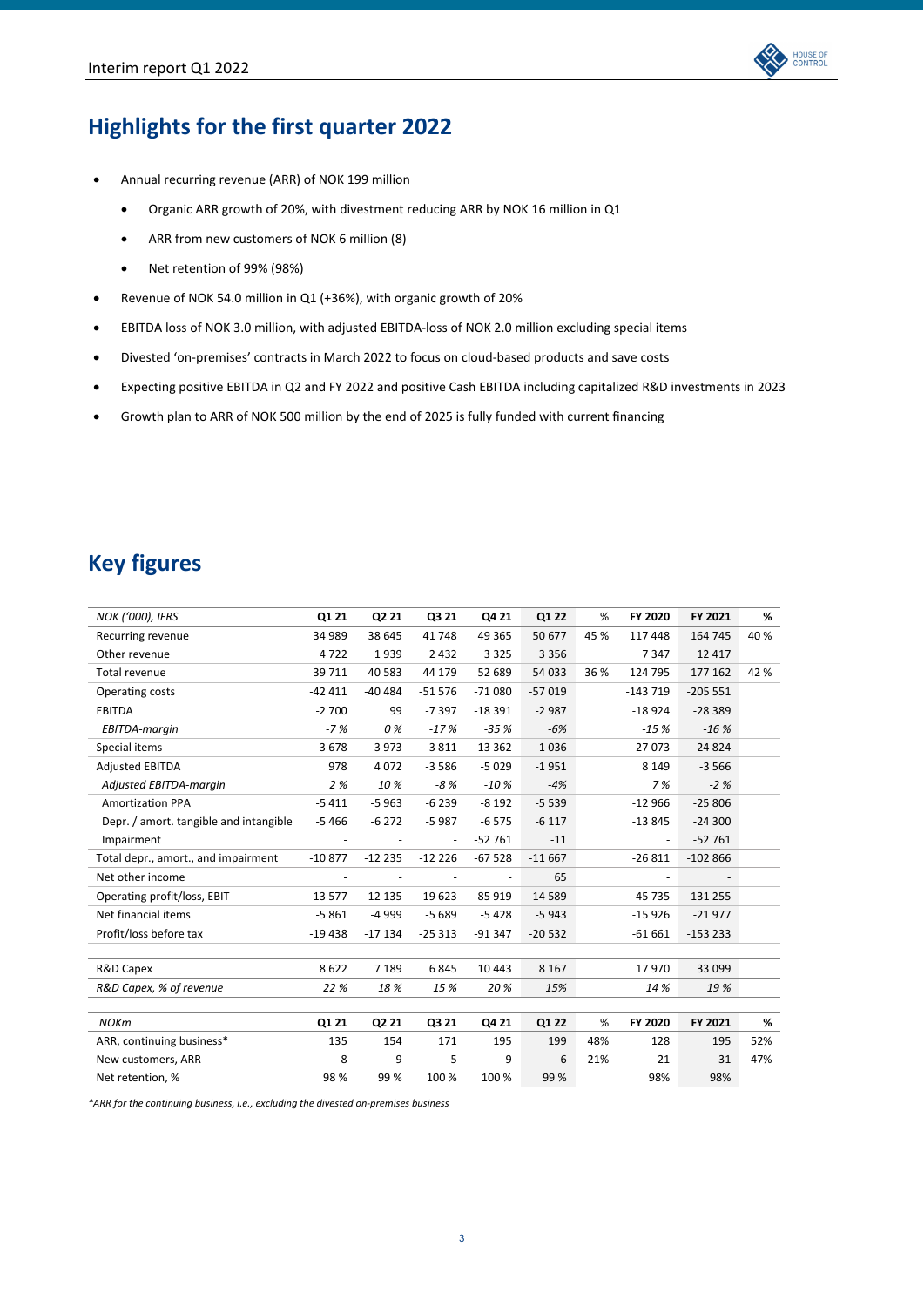

# **Message from the CEO**

House of Control solutions cut costs, save time, reduce risk, and improve compliance. In these uncertain times, we have never been more relevant to CFOs.

### Tighter, more streamlined, and ready for growth

ARR was NOK 199 million at the end of the first quarter, having shown organic growth of 20% over the past year. This excludes the effects of the acquisitions last year and the divestment of the non-core on-premises business with effect from 1 March 2022.

While the divestment of the non‐core activities lowered ARR somewhat, it tightens up the organization and sharpens the focus on our core products. It also lowers our cost base by approximately NOK 30 million on an annual basis. This will enable us to generate positive EBITDA already from the second quarter this year and show positive cash EBITDA including capitalized R&D from 2023 onwards.

We continue to work hard towards our target to build a business with NOK 500 million in ARR by the end of 2025, and the streamlining of our offering and reduction of the cost base clarifies the strategic direction and strengthens the financial fundament for our continued growth journey. Our growth plan to reach ARR of NOK 500 million by the end of 2025 is fully funded with current financing.

### A pyramid of software solutions for ambitious CFOs

Following the divestment of the on‐premise business, we have a product pyramid consisting entirely of cloud‐based SaaS solutions designed to make life easier, compliant, and more efficient for ambitious CFOs.

We have now been in the business of customer-driven innovation for more than 15 years. We continue to develop standardized, scalable, useful, and valuable solutions together with our customers.

Together with a panel of customers we have recently improved the user‐friendliness and integration opportunities for Complete Control – our market‐leading tool for contract management. We want to thank our customers for their contributions in helping us to give them a seamless user experience across our different solutions.

We have also continued to strengthen our unique IFRS 16 Compliance software, which we believe is the best solution available on the market. We have now launched a pilot in selected European markets and believe this product can be a

spearhead into new geographies and open a significantly larger addressable market for us.

We are also very excited about a pilot with customers for a new subscription management solution for SaaS and other recurring revenue companies. Running a SaaS‐model ourselves, we are aware of the struggles to manage price adjustments, lifecycle changes, finance and accounting, and performance measurement. We look forward to introducing the solution commercially in the second half of the year.

As high‐value and sticky need‐to‐have products with low churn, we believe both our IFRS 16 solution and the new subscription management product will make up a significantly part of our revenue when looking a few years ahead.

In House of Control, we take the good ideas out to many customers through standardized and scalable solutions. This product strategy is tightly linked to our growth ambitions. We know that continuous ARR growth will require continuous development of our product portfolio – to increase user value and stay ahead of the competition. We also know that CFOs face several challenges, and our goal is to actively connect with them. Working with close to 2,700 unique customers, we have a great opportunity for cross‐selling and up‐selling of the broad product portfolio we have built over the past years.

We have streamlined our business. Today, House of Control is more focused and cost-efficient than ever. We are ready for the next steps on the path to 2025.

# "Our growth plan to NOK 500 million in ARR is fully funded*"*



CEO Lasse Sten, House of Control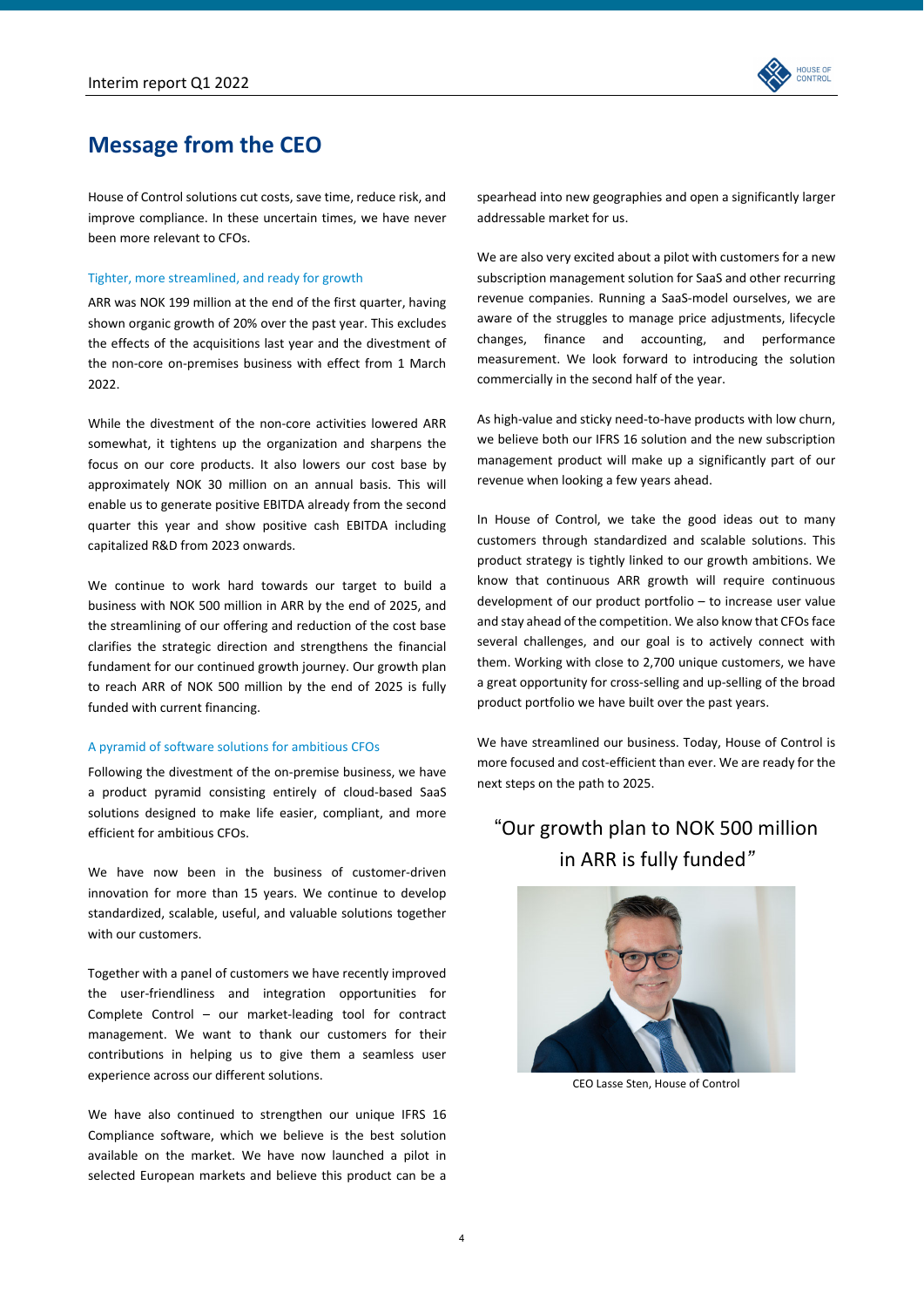

# **Operational review**

# Divestment lowered ARR

ARR declined by NOK 12 million in the first quarter to NOK 199 million. The decline was explained by the divestment of the non‐core on‐premises business, which reduced ARR by NOK 16 million. The negative ARR effect of the divestment was slightly higher than estimated in the interim report for the fourth quarter 2021.

ARR in the continuing business hence increased by NOK 4 million, from NOK 195 million to NOK 199 million. ARR from new sales amounted to NOK 6 million, falling somewhat below the levels seen in the first quarter last year and the previous quarter. Net retention was 99%.

# **Q1 ARR development, NOK million**



*Source: Company data.* 

The ARR is generated from a customer base of close to 2,700 unique customers of different sizes in all kinds of sectors. The portfolio has limited concentration as the top‐10 customers accounting for only around 4% of total revenue.

### ARR by geography

House of Control's Scandinavian business accounts for approximately 98% of the total ARR of NOK 199 million, with Norway at NOK 139 million (70%), Sweden at NOK 36 million (18%), and Denmark at NOK 19 million (10%). The company also has NOK 5 million (2%) in ARR in Europa and Australia.



#### **ARR by geographical area**

*Source: Company data. Product segments*

# Product overview

Building on its core legacy product Complete Control, House of Control has built a strong product pyramid through acquisitions and product development. The company brands itself as «The CFOs best friend», with a product vision to provide CFOs with financial control and enable them to optimize business processes. This pyramid illustrates how the company has built a stack of solutions on top of Complete Control to expand the CFO ecosystem.

#### House of Control – product pyramid



*Source: Company data.*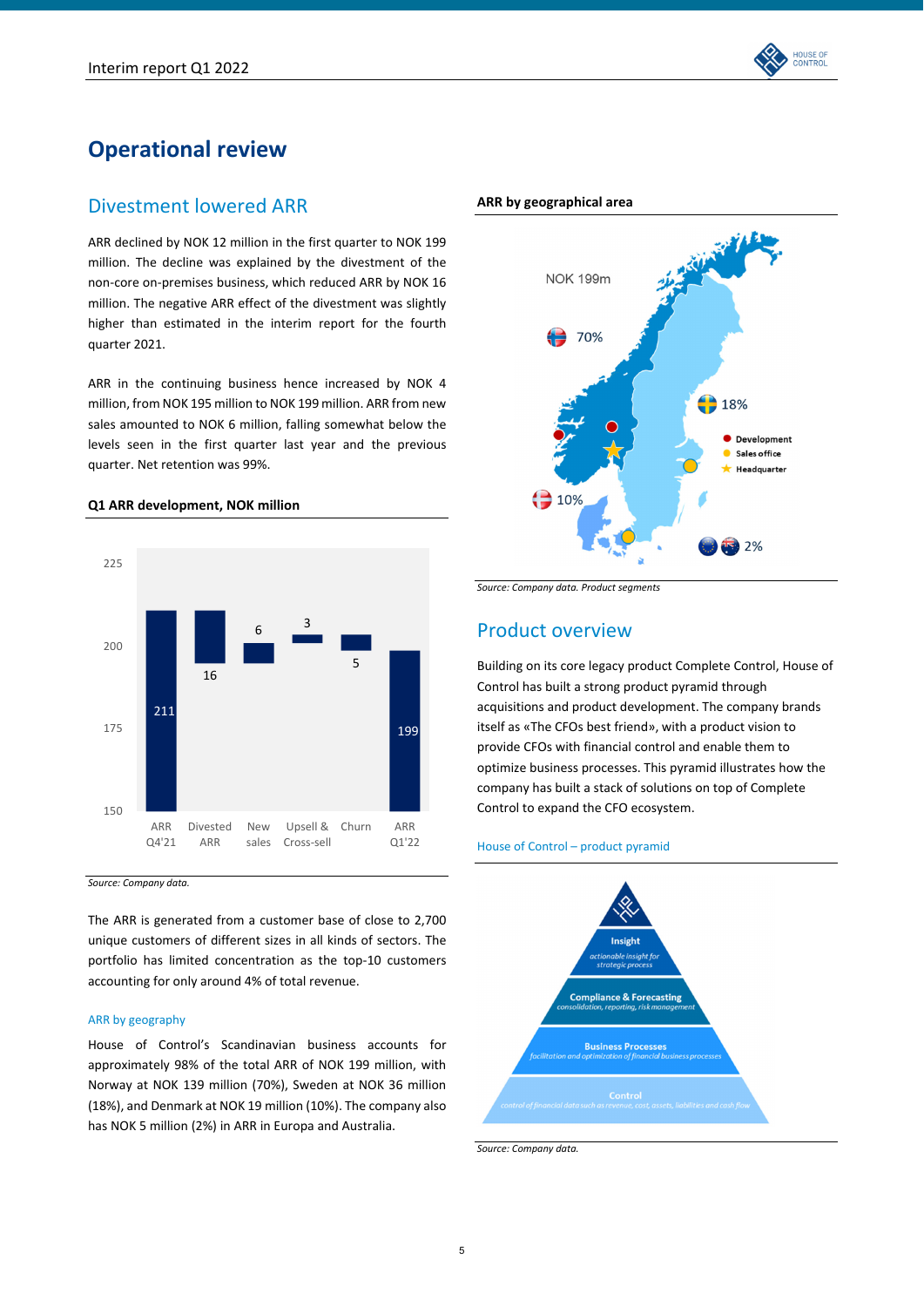

#### **CONTROL**

### – control system for financial data such as revenue, cost, assets, liabilities, and cash flow

House of Control's legacy product Complete Control enables CFOs to maintain the overview over all its contracts. Complete Control is a complete digital and cloud‐based contract management system maintaining control throughout the contract lifecycles, making it easy to create, gather, store, and find contracts, agreements, subscriptions, leases, or any other type of agreements.

By modernizing contract management and eliminating manual routines, businesses save time, reduce risk, improve visibility and control over of income, costs and cashflows, and strengthen supplier and customer relationships. These areas accounted for NOK 136 million or 68% of total ARR.

The company is continuously improving Complete Control and recently upgraded user‐friendliness and integration opportunities together with a panel of customers.

The company is currently launching a pilot program for a new subscription management software, which will enable SaaS‐ companies to better manage price adjustments, lifecycle changes, finance and accounting, and performance measurement of their solutions. This will enable customers to combine the subscription management software with existing CRM and ERP systems through integrations and APIs from Keyforce which was acquired by House of Control last year.

#### BUSINESS PROCESSES

### – digitalization and optimization of processes

The business processes area comprises contract management and workflow solutions, business systems integrations, digital signature and authorization, and e-contracting and dynamic forms for procurement and supplier communication. This area accounted for NOK 33 million or around 17% of total ARR.

### COMPLIANCE & FORECASTING

#### – consolidation, reporting and risk management

The Compliance & Forecasting segment comprises House of Control's leading IFRS 16 Compliance solution, fintech

outsourcing registers, and the budgeting and forecasting solutions. This area accounted for NOK 15 million or approximately 7% of total ARR.

The company launched a pilot with the IFRS 16 solutions in select European countries in the first quarter and believe this can be a key enabler to enter new geographical markets and cross‐sell other products. The company estimates that the European total addressable market for the IFRS 16 solution and associated Complete Control licenses is more than double the current addressable market for the company's entire product portfolio in the Nordics.

### INSIGHT

#### – actionable insight for strategic processes

The Insight portfolio offers business intelligence systems and analysis and CFO Dashboard solutions enabling CFOs to maintain overview and strengthen control. This area accounted for NOK 13 million or around 6% of total ARR.

#### Divested non‐core assets in Q1 2022

As described in the interim report for the fourth quarter 2021, House of Control in March 2022 divested its non-core onpremises business. Following the divestment, 100% of the company's ARR is generated from cloud‐based products.

The on‐premises customer contracts were transferred to Cillco Technology AS, who also took over the responsibility for 26 FTEs from House of Control's subsidiary DinERP AS.

In the interim report for the fourth quarter 2021, annual recurring revenue (ARR) from the contracts included in the agreement was estimated to approximately NOK 18 million at the end of 2021, of which House of Control were to retain approximately NOK 4 million.

The net reduction in ARR revised to NOK 16 million upon completion and execution of the agreement on 1 March 2022.

As a results of the reduction of the workforce, House of control expects annual cost savings of approximately NOK 30 million.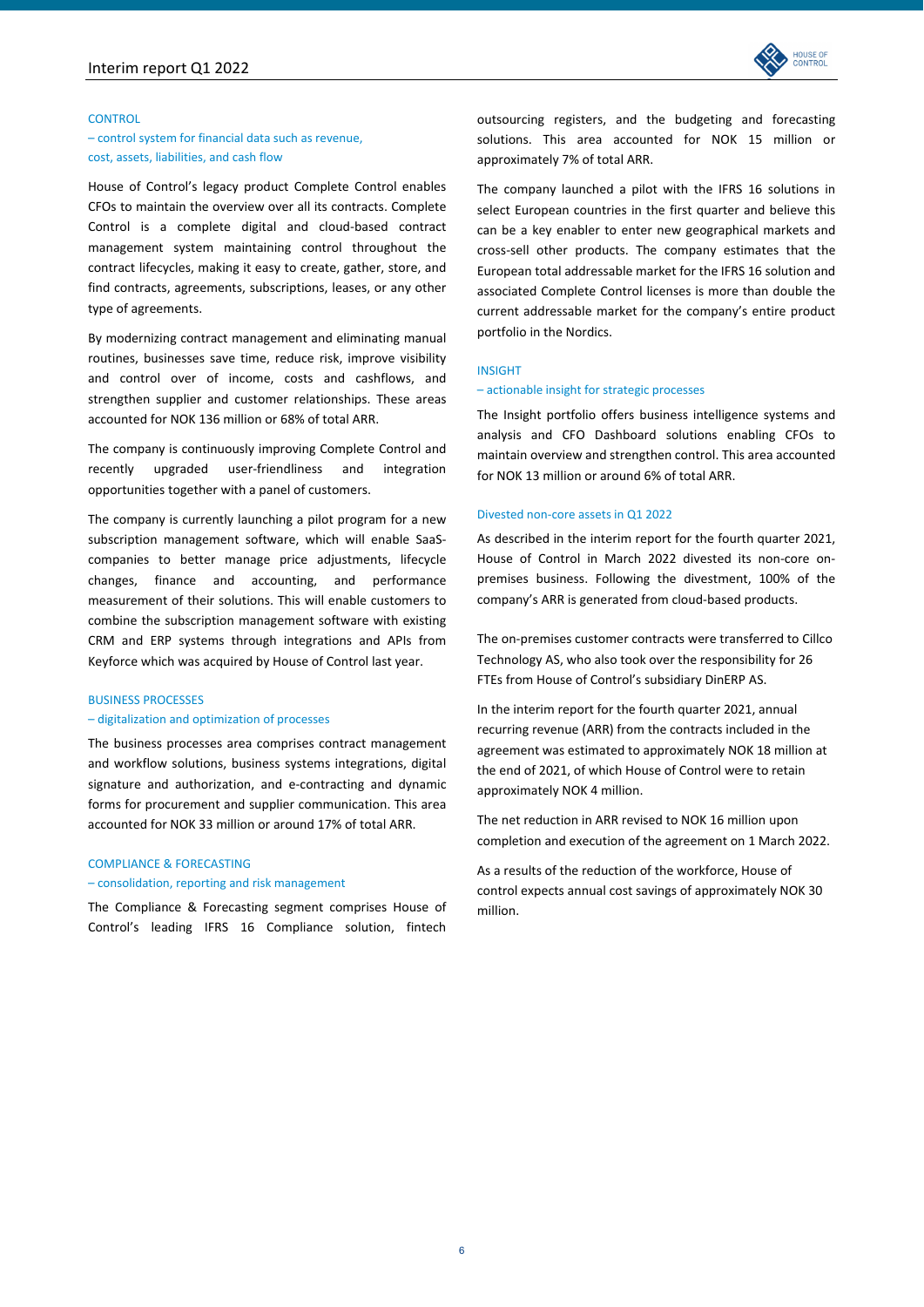

# Results for the first quarter 2022

Figures in brackets relate to the corresponding period in 2021.

### Revenue

House of Control reported revenue of NOK 54.0 million in the first quarter 2022 (39.7), representing 36% increase over the same quarter last year. Recurring revenue increased by 45% to NOK 50.7 million (35.0), corresponding to 94% of total revenue.

Organic revenue growth from the first quarter 2021 to the first quarter 2022 was 20%, excluding the effects of acquisitions and divestments over the past year. Activities divested with the effect from 1 March contributed NOK 3.4 million to the revenue in the quarter.

### **Quarterly revenue development (NOKm)**



**Revenue last 12 months to each quarter (NOKm)**

*Source: Company data*



*Source: Company data*

### Operating costs

Operating costs amounted to NOK 57.0 million in the first quarter (42.4), including special cost items of NOK 1.0 million (3.7).

Salaries remained the main cost component at 75% of total operating expenses (77%). The transfer of 26 FTEs from House of Control's subsidiary DinERP to Cillco Technology on 1 March will reduce the cost ratio going forward.

At the end of the first quarter the company had 135 employees, which was an increase of 12 people over the past year but a decline from the end of 2021. The total numbers mask a significant shift in the composition with relatively more people in sales and customer success and fewer developers.

## Special items

The company incurred certain operating costs defined as special items also in the first quarter. These had a combined negative effect of NOK 1.0 million (3.7) and included M&A costs and redundancy costs.





*Source: Company data* 

#### EBITDA and Operating profit

Reported EBITDA showed a loss of NOK 3.0 million in the first quarter, compared to a loss of NOK 2.7 million in the same quarter 2021. Adjusted for special items, the EBITDA showed a loss of NOK 2.0 million, compared to a positive adjusted EBITDA of NOK 1.0 million in the first quarter 2021.

The divestment of on‐premises contracts is expected to lower the annual cost base by approximately NOK 30 million, with a gradually increasing effect from the transfer date 1 March 2022.

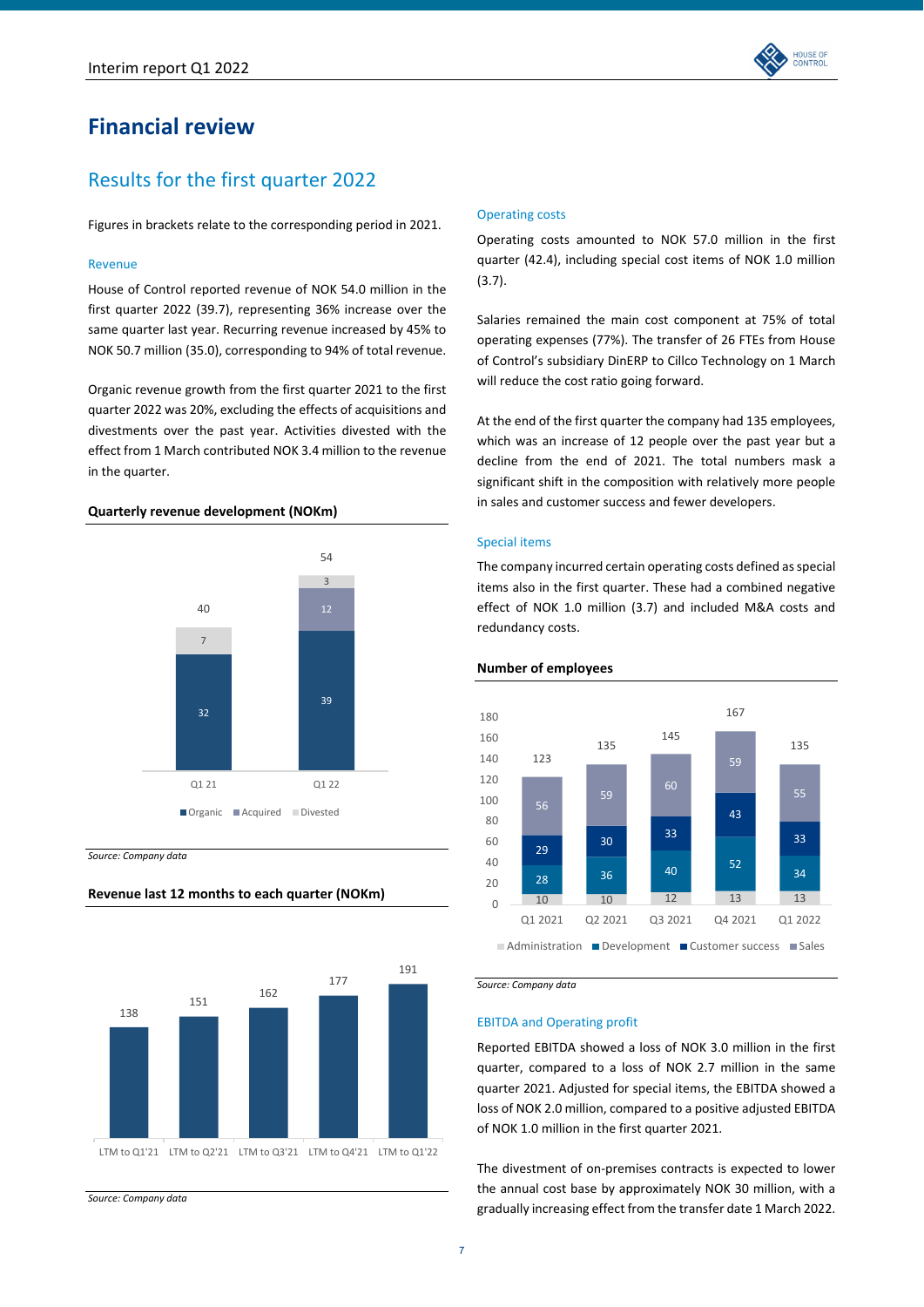

The company hence expects to turn EBITDA‐positive with effect from the second quarter 2022.

Amortization related to intangible assets acquired through business combinations (PPA) amounted to NOK 5.5 million in the first quarter (5.4), whereas amortization of internally generated intangible assets, depreciation of right‐of‐use assets and tangible assets and impairments combined amounted to NOK 6.1 million (5.5).

The sum of amortization, depreciation and impairments were hence NOK 11.7 million in the first quarter 2022, compared to NOK 10.9 million in the first quarter 2021.

The operating result or EBIT hence a loss of NOK 14.6 million for the first quarter (‐13.6).

#### Net financial items

Net financial items were NOK ‐5.9 million in the first quarter 2022 (‐5.9).

#### Results

Loss before tax was NOK 20.5 million in the first quarter 2022, compared to a loss of NOK 19.4 million in the first quarter 2021.

# Cash flow

Figures in brackets relate to the corresponding period in 2021.

### Cash flow from operating activities

Net cash flow from operating activities was a negative NOK 0.8 million in the first quarter, compared to a negative NOK 2.0 million in the first quarter last year. This reflects losses in the period and payment of sales commissions, partly offset by positive cash effects from changes in net working capital.

### Cash flow from investing activities

Net cash flow from investing activities was a negative NOK 9.2 million in the first quarter (‐8.6), of which payments for capitalized software development costs accounted for 8.2 million.

# Cash flow from financing activities

Cash flow from financing activities was a negative NOK 7.3 million in the first quarter (‐5.9). This reflects lease payments of NOK 3.6 million, debt repayments of NOK 0.3 million, interest payments on loans of NOK 3.2 million, other financial expenses of NOK 0.2 million.

Cash and cash equivalents overall declined to NOK 126.2 million at the end of the first quarter 2022, down from NOK 329.5 million at the end of the first quarter 2021 and NOK 143 million at the end of 2021.

# Financial position

Figures in brackets relate to 31 March 2021.

#### Assets

Total non‐current assets amounted to NOK 303.8 million at the end of the first quarter 2022 (162.4). This mainly reflects intangible assets including goodwill of NOK 228.2 million (136.2). The increase mainly reflects the acquisitions during 2021, and R&D software investments.

Right‐of‐use assets amounted to NOK 28.0 million (10.7), and deferred tax assets to NOK 40.0 million (14.2). Property, plant and equipment were NOK 1.3 million (0.8) and other long‐term receivables NOK 6.4 million (0.5).

Current assets amounted to NOK 54.3 million at the end of the first quarter (38.8), excluding cash and cash equivalents. Cost to obtain contracts accounted for NOK 30.3 million (26.3) and trade and other receivables for NOK 23.8 million (12.3), whereas inventories remained modest at NOK 0.2 million (0.2). Cash and cash equivalents amounted to NOK 126.2 million (329.5), with the reduction reflecting the acquisitions and investments and the losses in the period.

# Equity and liabilities

House of Control had total equity of NOK 199.1 million (323.4) of a total balance of NOK 484.3 million (530.7), corresponding to an equity ratio of 41% at the end of the first quarter (61%).

Total liabilities amounted to NOK 285.2 million at the end of the first quarter 2022 (207.2), of which NOK 127.2 million in non‐ current liabilities (99.2) and NOK 158.0 million in current liabilities (108.0) and. Non‐current liabilities reflect long‐term borrowings of NOK 95.9 million (89.4), non‐current lease liabilities of NOK 20.3 million (6.2), and other non‐current liabilities of NOK 11.0 million (3.6) which mainly reflect estimated future payments under earn‐out clauses from acquisitions. Current liabilities comprised deferred revenue of NOK 80.7 million (66.9) reflecting the company's revenue model with pre-paid subscriptions, current lease liabilities of NOK 9.3 million (5.5), trade creditors of NOK 5.0 million (4.1), public duties payable of NOK 14.2 million (11.2), and other short-term liabilities of NOK 48.8 million (20.3).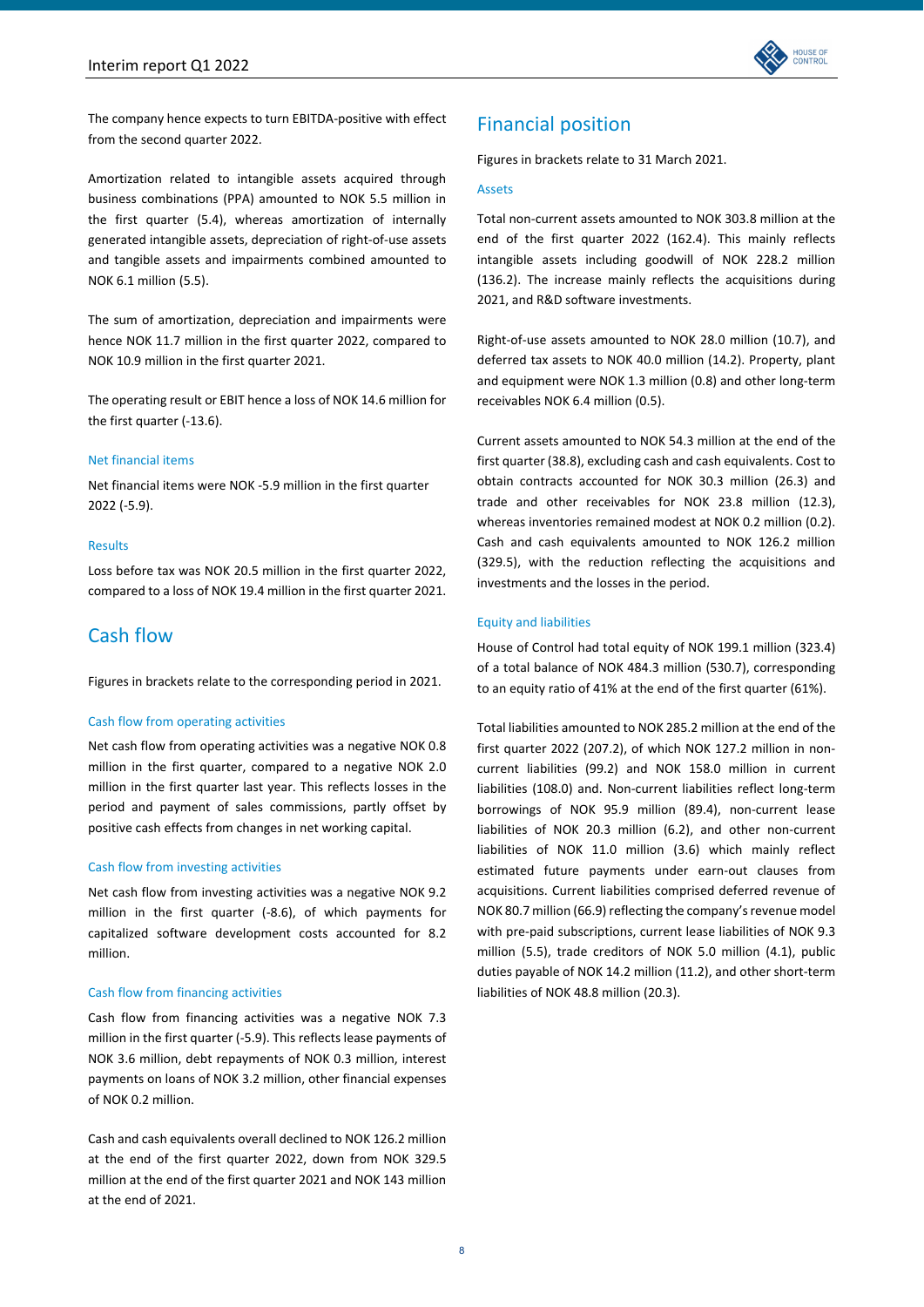

# **Share information**

At the end of the first quarter 2022, House of Control had 57.1 million shares. The 20 largest shareholders hold 86% of the shares.

### **20 largest shareholders**

| Shareholder                        | <b>Shares</b> | % Stake |
|------------------------------------|---------------|---------|
| Viking Venture 7 AS                | 10 372 500    | 18,2%   |
| Morgan Stanley & Co. LLC           | 8 2 9 2 8 2 5 | 14,5%   |
| The Northern Trust Comp.           | 3742934       | 6,6%    |
| Bjørk Invest AS                    | 2920950       | 5,1%    |
| Dunvik AS                          | 2539500       | 4,4%    |
| Goldman Sachs & Co. LLC            | 2 3 5 3 4 9 8 | 4,1%    |
| Viking Venture 8 AS                | 2 247 400     | 3.9%    |
| DZ Privatbank S.A.                 | 2 200 000     | 3,9%    |
| The Bank of New York Mellon SA/NV  | 1906454       | 3,3%    |
| Din ERP Holding AS                 | 1804766       | 3,2%    |
| Citibank, N.A.                     | 1618686       | 2,8%    |
| <b>Rbc Investor Services Trust</b> | 1486143       | 2,6%    |
| Viking Venture 7B AS               | 1401700       | 2,5%    |
| The Northern Trust Comp.           | 1064982       | 1,9%    |
| Danske Bank A/S                    | 1050000       | 1,8%    |
| Citibank, N.A.                     | 988744        | 1,7%    |
| <b>BNP Paribas</b>                 | 987790        | 1,7%    |
| J.P. Morgan SE                     | 716986        | 1,3%    |
| J.P. Morgan SE                     | 658807        | 1,2%    |
| J.P. Morgan SE                     | 633361        | 1,1%    |
| <b>Total</b>                       | 48 988 026    | 85,8%   |
| Other owners                       | 8 1 1 1 6 2 4 | 14,2%   |
| <b>Total</b>                       | 57 099 650    | 100%    |

# **Risk and uncertainties**

House of Control does not see material changes in financial risk factors compared to the assessment given in the Annual Report for 2021.

The Group does currently not use any financial instruments to limit credit, interest rate or exchange rate risks.

### Credit risk

The Group has not experienced any significant losses on receivables. Recurring invoices are invoiced yearly in advance, and the credit risk is perceived as low. The horizontal nature of the product offering provides a highly diversified customer base with regards to industries and sectors and following the divestment of the 'on‐premises' business, the ten largest customers represent around 4% of total revenues.

### Interest rate risk

Long‐term borrowings amounted to NOK 95.9 million per the end of the first quarter 2022, reflecting loan agreements with AshGrove Capital and Innovasjon Norge. The interest‐bearing debt is denominated in NOK, and the company has not fixed the interest rate which is tied to NIBOR. The company's cash holding is held in bank accounts, also denominated in NOK.

### Exchange rate risk

Exchange rate risk is limited with the current geographic footprint. Most of the company's revenues and operational expenses are in NOK. The currency baskets for revenue and operating costs are well balanced as the Danish and Swedish entities receive revenue and incur cost in local currencies.

### Liquidity risk

The Group's liquidity is considered good. Cash and cash equivalents amounted to NOK 126.2 million per the end of the first quarter 2022, and the company has undrawn acquisition financing facilities of NOK 198 million. The Group's liquidity is considered good. House of Control has outlined a strategy to build a portfolio with an ARR of NOK 500 million by the end of 2025. The company's growth plan is fully financed, and it is the Board's and management' assessment that further equity financing will not be necessary to reach this goal.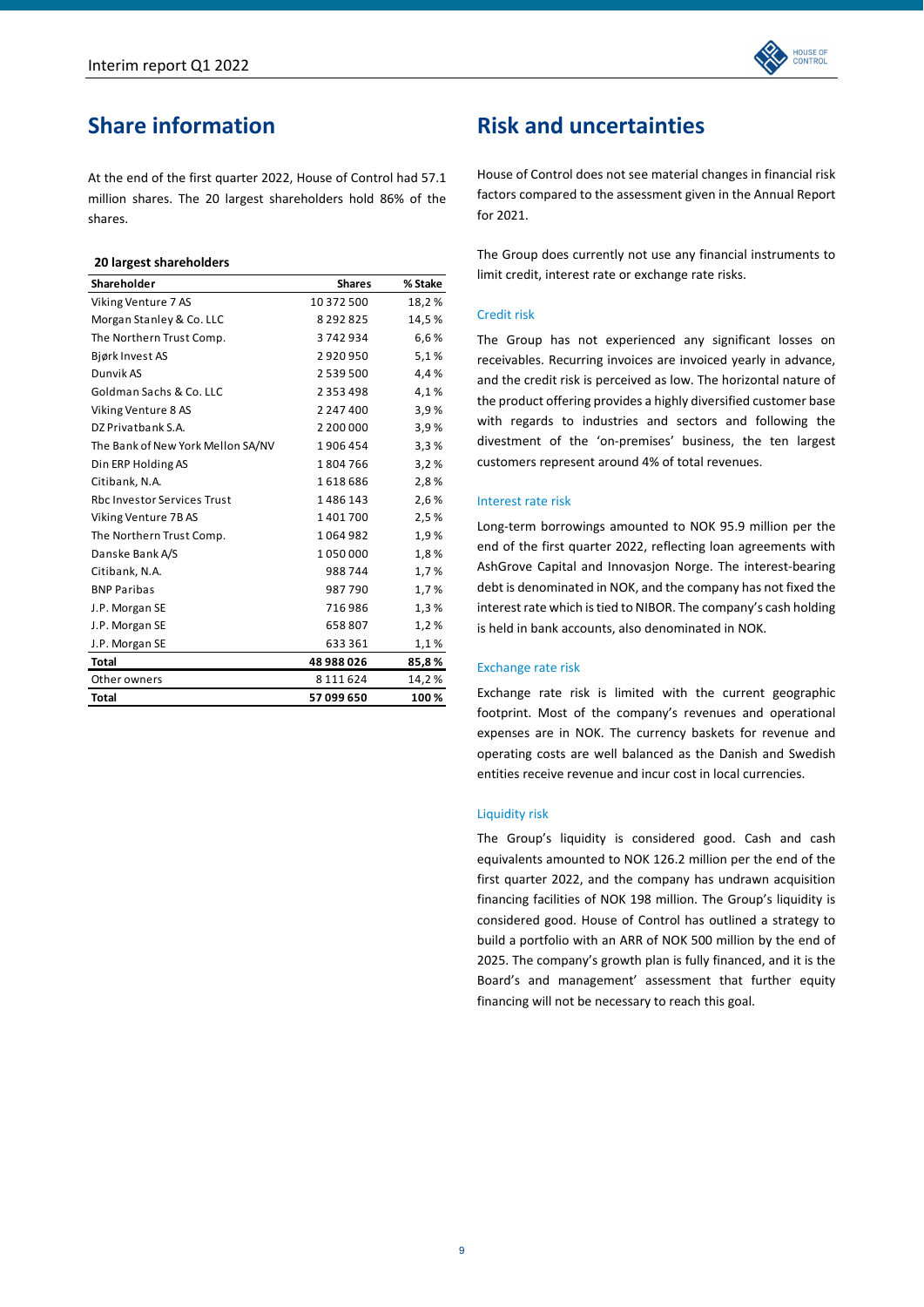

# **Outlook**

House of Control has established a leading position in the Nordic market, with a continuously broader offering of subscription‐based Software‐as‐a‐Service (SaaS) solutions enabling CFOs to improve contract management and financial control.

At the end of the first quarter 2022, the company had an annual recurring revenue base (ARR) of NOK 199 million. Organic ARR growth was 20%, adjusting for acquisitions and divestments.

The company has established a growth portfolio of fully digitized and cloud‐based products across four product segments: Control, Business Processes, Compliance & Forecasting, and Insight.

House of Control has sold its non‐core on‐premises contracts in the first quarter 2022. This is expected to lower the annual cost base by approximately NOK 30 million, and House of Control expects to generate positive EBITDA in 2022 and positive cash flow after investments in 2023.

This further strengthens the financial position, and the company's growth plan to reach an ARR level of NOK 500 million by the end of 2025 is fully funded.

The revenue target corresponds to approximately 25% average annual growth and will require both continued new sales and an improvement of net retention. Working with close to 2,700 unique customers, the company believes it has established a strong platform for cross-selling and up-selling of the broader product portfolio the company has built over the past years.

With increased scale the company expects operational leverage to allow for a cash EBITDA‐margin of around 25% in 2025, defined as EBITDA minus capitalized R&D.

# **Declaration by the board of directors and CEO**

We hereby confirm that, to the best of our knowledge, the interim financial statements for the period from 1 January to 31 March 2022 have been prepared in accordance with IFRS, and that the information in the financial statements gives a true and fair view of the group's assets, liabilities, financial position and profit or loss taken as a whole.

We also confirm that, to the best of our knowledge, the interim report for the first quarter 2022 gives a true and fair view of important events in the accounting period and their influence on the interim report for the periods, as well as the principal risks and uncertainties facing the business in the next accounting period.

The Board of Directors of House of Control Group AS Oslo 27 April 2022



Digitally signed with technology from House of Control

Erik Fjellvær Hagen (sign) Board Member

Jostein Vik (sign) Chairman of the Board Heidi Thaulow (sign) Board Member

Radmila Stoltz (sign) Board Member

Øyvind Bauer (sign) Board Member

Lasse Sten (sign) CEO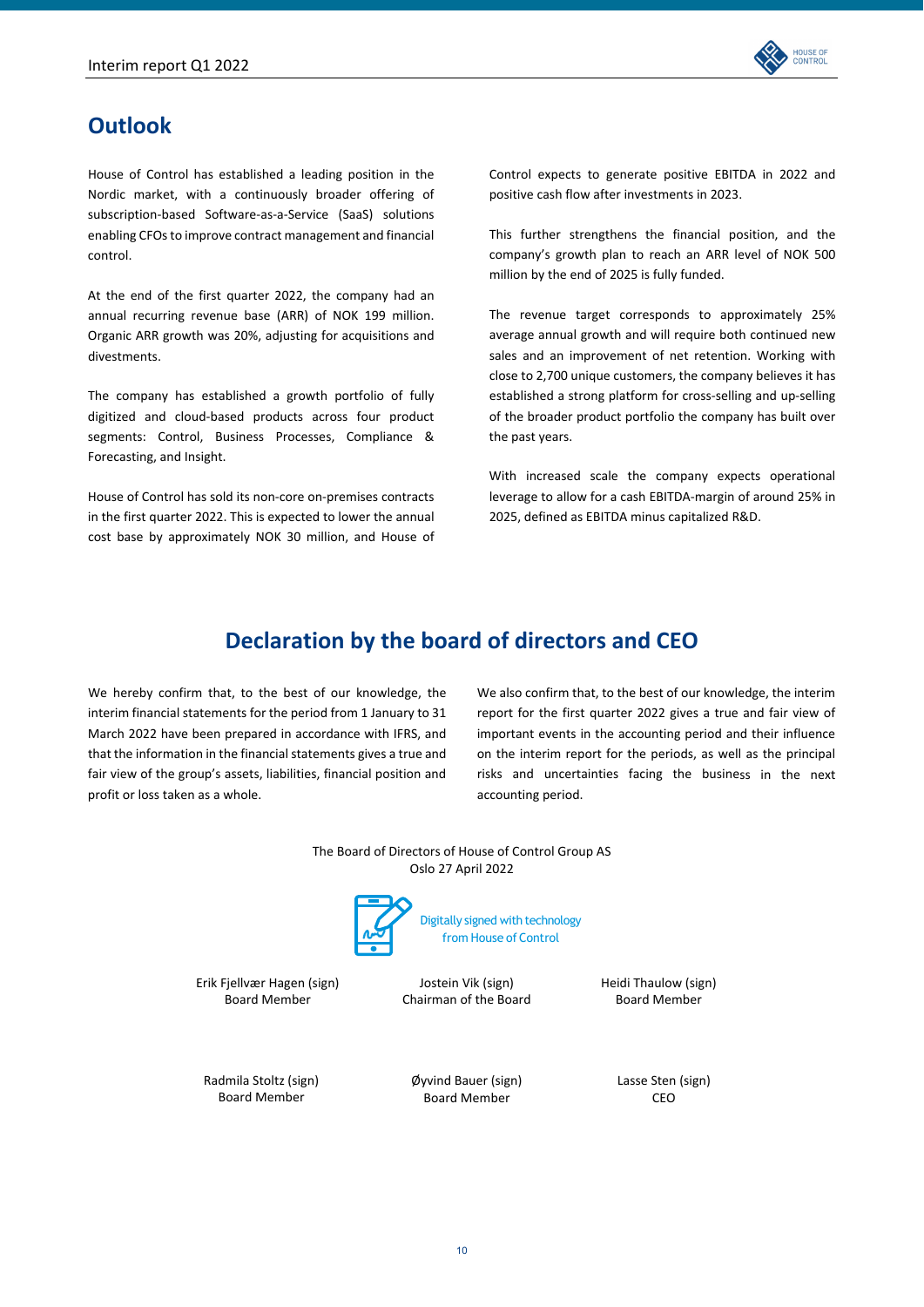

# **Interim condensed consolidated financial statements**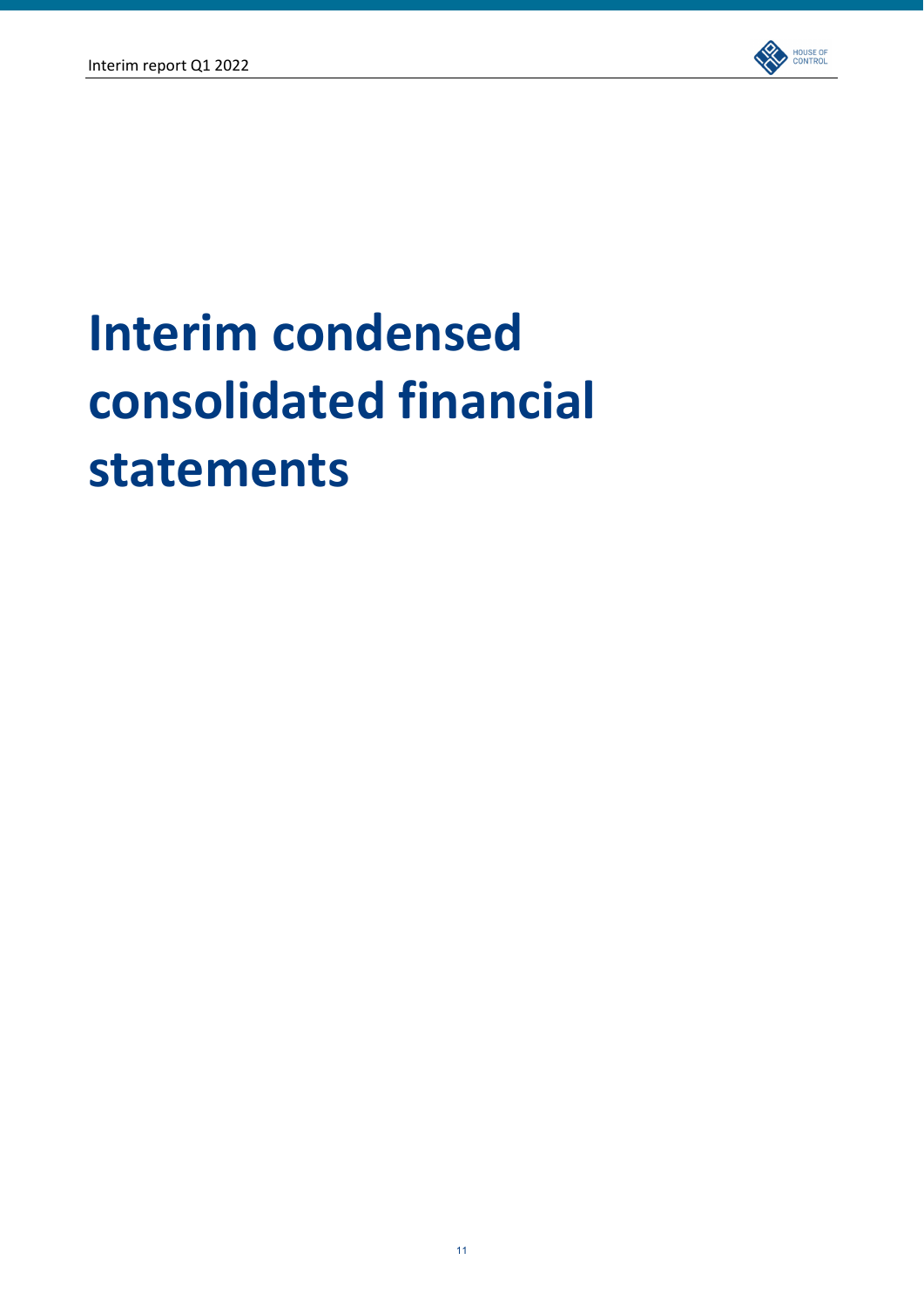

# **Consolidated Statement of Comprehensive Income**

|                                                                         |                | <b>First</b> | <b>First</b> |                  |
|-------------------------------------------------------------------------|----------------|--------------|--------------|------------------|
|                                                                         |                | quarter      | quarter      | <b>Full year</b> |
| <b>Amounts in NOK 1000</b>                                              |                | 2022         | 2021         | 2021             |
| Revenue                                                                 | 3, 5           | 54 033       | 39711        | 177 162          |
| <b>Total operating revenue</b>                                          |                | 54 033       | 39711        | 177 162          |
| Operational service expenses                                            | 3              | 2429         | 393          | 4076             |
| Personnel expenses                                                      | 3,6            | 42 8 64      | 32 515       | 154 982          |
| Other operating expenses                                                | 3              | 11727        | 9503         | 43 089           |
| <b>Transaction related costs</b>                                        | 3              |              |              | 3 4 0 4          |
| <b>Total operating expenses</b>                                         |                | 57019        | 42 411       | 205 551          |
| Earnings before interest, tax, depr. and amort. ("EBITDA")              |                | $-2987$      | $-2700$      | $-28389$         |
| Depreciation and amortization                                           | $\overline{4}$ | 11 656       | 10877        | 50 105           |
| <b>Impairment losses</b>                                                |                | 11           |              | 52761            |
| Net other income                                                        |                | 65           |              |                  |
| Operating profit / (loss)                                               |                | $-14589$     | $-13577$     | $-131256$        |
| Financial income                                                        |                | 123          | 86           | 1433             |
| Financial expenses                                                      | $\overline{7}$ | 6066         | 5947         | 23 4 10          |
| <b>Net financial items</b>                                              |                | $-5943$      | $-5861$      | $-21977$         |
| Profit / (Loss) before income tax                                       |                | $-20532$     | $-19438$     | $-153233$        |
| Income tax                                                              |                | $-4549$      | $-4276$      | $-32398$         |
| Profit / (Loss) for the year                                            |                | $-15982$     | $-15162$     | $-120835$        |
|                                                                         |                |              |              |                  |
| Other comprehensive income                                              |                |              |              |                  |
| Items that may be reclassified to profit or loss in subsequent periods: |                |              |              |                  |
| Translation differences on foreign operations                           |                | $-1390$      | 200          | -1420            |
| Other comprehensive income                                              |                | $-1390$      | 200          | $-1420$          |
| Total comprehensive income for the year                                 |                | $-17372$     | $-14962$     | $-122255$        |
|                                                                         |                |              |              |                  |
| Earnings per share in NOK:                                              |                |              |              |                  |
| Basic earnings per share                                                |                | $-0,28$      | $-0.27$      | $-2,12$          |
| Diluted earnings per share                                              |                | $-0,28$      | $-0,27$      | $-2,12$          |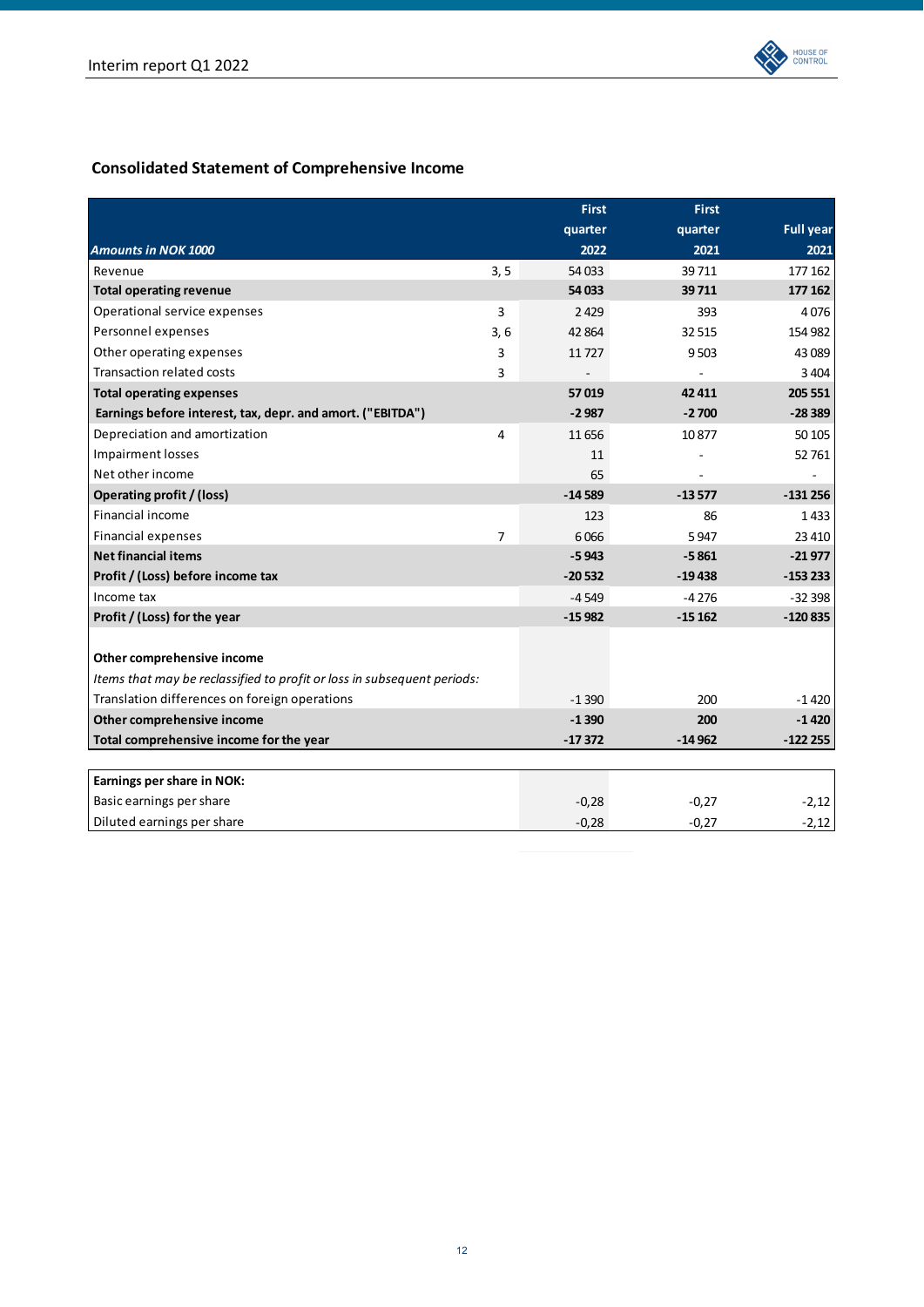

# **Consolidated Statement of Financial Position**

|                                      | <b>Note</b> | 31 March | 31 March | 31 December |
|--------------------------------------|-------------|----------|----------|-------------|
| <b>Amounts in NOK 1000</b>           |             | 2022     | 2021     | 2021        |
| Assets                               |             |          |          |             |
| Intangible assets including goodwill | 4           | 228 177  | 136 150  | 231895      |
| Property, plant & equipment          |             | 1 2 6 5  | 820      | 838         |
| Right-of-use assets                  |             | 27 996   | 10721    | 22 7 18     |
| Deferred tax assets                  |             | 39 9 64  | 14 17 1  | 35 058      |
| Other long-term receivables          | 7           | 6381     | 548      | 7071        |
| Total non-current assets             |             | 303 782  | 162 411  | 297 580     |
| lCost to obtain contracts            | 6           | 30 273   | 26 29 5  | 32 155      |
| Inventories                          |             | 184      | 188      | 184         |
| Trade and other receivables          |             | 23 811   | 12 2 8 9 | 30897       |
| Cash and cash equivalents            |             | 126 243  | 329492   | 143 049     |
| <b>Total current assets</b>          |             | 180511   | 368 264  | 206 284     |
| Total assets                         |             | 484 293  | 530 675  | 503 864     |

|                                      | <b>Note</b> | 31 March  | 31 March  | 31 December |
|--------------------------------------|-------------|-----------|-----------|-------------|
| <b>Amounts in NOK 1000</b>           |             | 2022      | 2021      | 2021        |
| <b>Equity and Liabilities</b>        |             |           |           |             |
| Share capital                        | 8           | 11 4 20   | 11408     | 11420       |
| Share premium                        | 8           | 438716    | 438 351   | 438716      |
| Other equity                         | 8           | $-250998$ | $-126333$ | $-233626$   |
| <b>Total equity</b>                  |             | 199 137   | 323 426   | 216 510     |
| Interest bearing debt                | 7           | 95 871    | 89 3 86   | 95 781      |
| Non-current lease liabilities        | 7           | 20 3 20   | 6 2 0 7   | 15 913      |
| Other non-current liabilities        |             | 10 9 84   | 3635      | 22781       |
| <b>Total non-current liabilities</b> |             | 127 175   | 99 228    | 134 475     |
| Current lease liabilities            | 7           | 9 2 6 6   | 5497      | 8 1 9 8     |
| Deferred revenue                     |             | 80734     | 66869     | 77 229      |
| Trade creditors                      |             | 5019      | 4096      | 5 3 2 0     |
| Public duties payable                |             | 14 190    | 11 2 36   | 22 3 35     |
| Other short-term liabilities         | 7           | 48771     | 20322     | 39798       |
| <b>Total current liabilities</b>     |             | 157981    | 108 021   | 152 880     |
| <b>Total liabilities</b>             |             | 285 156   | 207 249   | 287 355     |
| <b>Total equity and liabilities</b>  |             | 484 293   | 530 675   | 503 864     |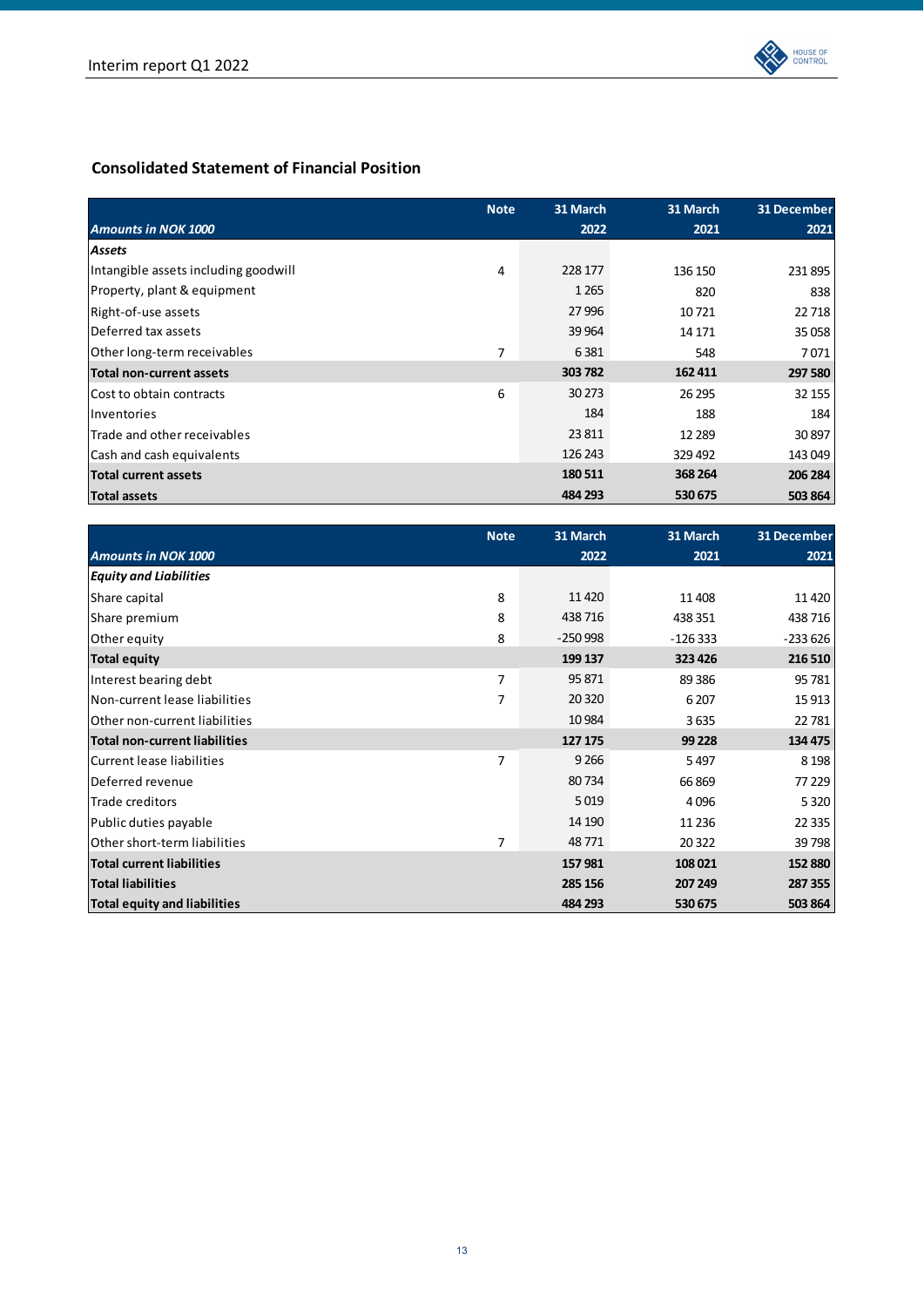

# **Consolidated Statement of Changes in Equity**

|                                              | <b>Share</b> | <b>Share</b>             | <b>Other</b> | <b>Retained</b> | <b>Total</b> |
|----------------------------------------------|--------------|--------------------------|--------------|-----------------|--------------|
| <b>Amounts in NOK 1000</b>                   | capital      | premium                  | reserves     | earnings        | equity       |
| Equity as at 1 January 2021                  | 11 3 8 3     | 437 489                  | $-394$       | $-110977$       | 337 500      |
| <b>Profit YTD</b>                            |              |                          |              | $-15162$        | $-15162$     |
| <b>Translation differences</b>               |              |                          | 200          |                 | 200          |
| Total comprehensive income for the year      |              |                          | 200          | $-15162$        | $-14962$     |
| Capital increases (net of transaction costs) | 25           | 862                      |              |                 | 887          |
| Employee share options                       |              |                          |              |                 |              |
| <b>Transactions with owners</b>              | 25           | 862                      |              |                 | 887          |
| Equity as at 31 March 2021                   | 11 408       | 438 351                  | $-194$       | $-126139$       | 323 426      |
|                                              |              |                          |              |                 |              |
| Equity as at 1 January 2022                  | 11420        | 438716                   | $-1815$      | $-231812$       | 216 510      |
| Profit YTD                                   |              |                          |              | $-15982$        | $-15982$     |
| <b>Translation differences</b>               |              |                          | $-1390$      |                 | $-1390$      |
| Total comprehensive income for the year      |              |                          | $-1390$      | $-15982$        | $-17372$     |
| Capital increases (net of transaction costs) |              | $\overline{\phantom{0}}$ |              |                 | ٠            |
| Employee share options                       |              |                          |              |                 |              |
| <b>Transactions with owners</b>              |              |                          |              |                 |              |
| Equity as at 31 March 2022                   | 11420        | 438716                   | $-3205$      | $-247794$       | 199 137      |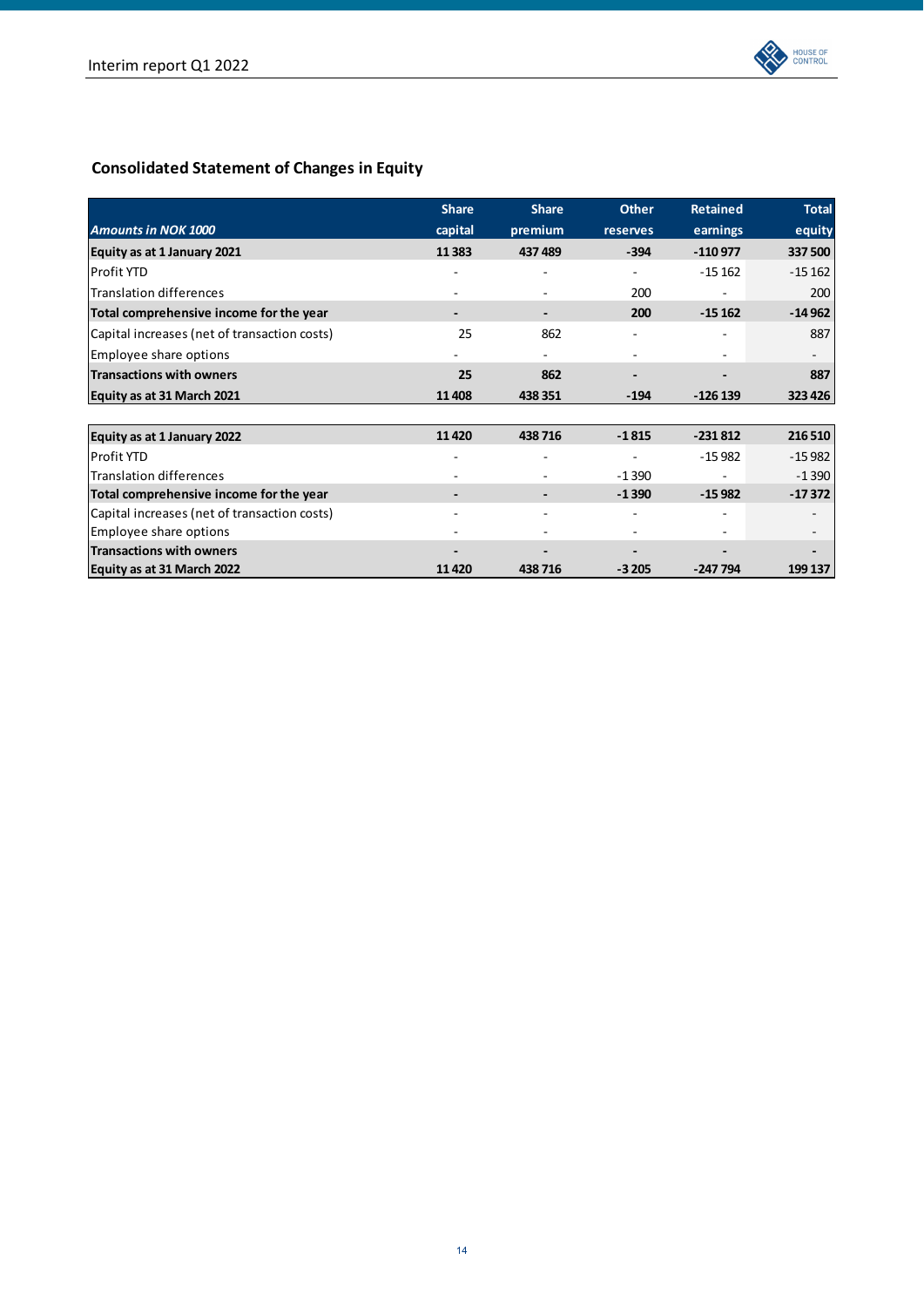

# **Consolidated Statement of Cash Flow**

|                                                  |                | <b>First</b> | <b>First</b> |                  |
|--------------------------------------------------|----------------|--------------|--------------|------------------|
|                                                  |                | quarter      | quarter      | <b>Full year</b> |
| <b>Amounts in NOK 1000</b>                       | <b>Note</b>    | 2022         | 2021         | 2021             |
| Cash flow from operating activities              |                |              |              |                  |
| Profit/(loss) before tax                         |                | $-20532$     | $-19438$     | $-153233$        |
| Taxes paid                                       |                |              |              | $-209$           |
| Depreciation and amortization                    | 4              | 11656        | 10877        | 50 105           |
| <b>Impairment losses</b>                         |                | 11           |              | 52 761           |
| Interest and other financial items               |                | 5943         | 4327         | 15 3 18          |
| Changes in inventories                           |                |              | L.           | 4                |
| Changes in trade receivables                     |                | 7657         | $-290$       | -7446            |
| Changes in trade payables                        |                | $-301$       | 176          | -705             |
| Changes in other balance sheet items             |                | $-5263$      | 2 3 7 3      | 12 637           |
| Net cash flow from operating activities          |                | $-829$       | $-1975$      | $-30768$         |
|                                                  |                |              |              |                  |
| Cash flow from investing activities              |                |              |              |                  |
| Internally generated intangible assets           | 4              | $-8167$      | $-8622$      | $-33099$         |
| Net purchase of tangible assets                  |                | $-514$       | 36           | $-222$           |
| Acquisition of subsidaries, net of cash acquired |                |              |              | $-98178$         |
| Changes in other non-current liabilities         |                | $-538$       |              | $-6493$          |
| Net cash flow from investing activities          |                | $-9220$      | $-8586$      | $-137992$        |
|                                                  |                |              |              |                  |
| Cash flow from financing activities              |                |              |              |                  |
| Repayment of borrowings                          | $\overline{7}$ | $-313$       | $-313$       | $-11806$         |
| Principal element of lease payment               |                | $-2891$      | $-1425$      | $-6742$          |
| Interest element of lease payment                |                | $-695$       | $-280$       | $-1928$          |
| Financing costs of long term loans               |                | $-207$       | $-756$       | $-3041$          |
| Interest payment on long term loans              |                | $-3208$      | $-4048$      | $-13391$         |
| Net proceeds from share issuance                 |                |              | 887          | 1 2 6 4          |
| Net cash flow from financing activities          |                | $-7313$      | $-5933$      | $-35644$         |
|                                                  |                |              |              |                  |
| Exchange gains/losses on cash and cash eq.       |                | 556          | $-693$       | 773              |
|                                                  |                |              |              |                  |
| Net change in cash and cash equivalents          |                | $-16806$     | $-17188$     | $-203631$        |
| Cash and cash equivalents at beginning balance   |                | 143 049      | 346 680      | 346 680          |
| Cash and cash equivalents at ending balance      |                | 126 243      | 329 492      | 143 049          |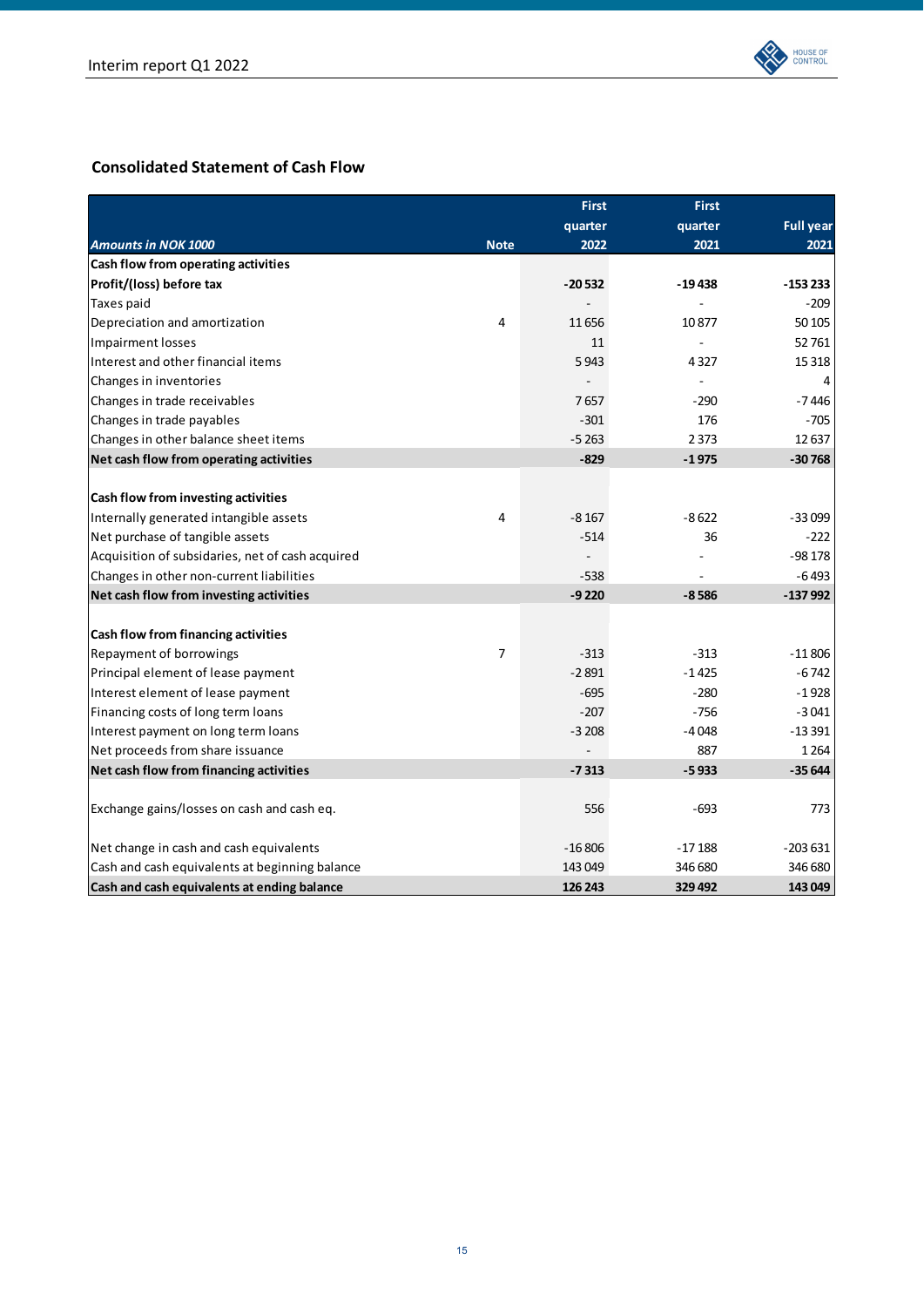

# **Notes to the House of Control financial statements**

# **Note 1 ‐ Reporting entity**

The reporting entity reflected in theseconsolidated financial statements comprises House of Control Group AS (the "Company") and consolidated subsidiaries(the"Group"). The parent company, House of Control Group AS, is a publicly listed company on the Euronext Growth in Oslo. The Group's corporate headquartersis at Høvik, Norway.

The Group has operations in Norway, Sweden and Denmark and develops and sells Software-as-a-Service ("SaaS") solutions providing financial control and facilitatingoptimization of business processes.

The interim consolidated financial statements were approved by the Board on 27 April 2022.

# **Note 2 ‐ Basis for preparation**

These consolidated interim financial statements for the Group as of and for the period ended 31 March 2022 are prepared in accordance with International Financial Reporting Standards (IFRS) and IAS 34 Interim FinancialReporting as endorsed by the European Union (EU).

The accountingprinciples used in the interimfinancial statements are consistent with those used in the 2021 Consolidated FinancialStatements prepared in accordance with IFRS.

As the interim financial statements do not include all the information and disclosures required in the annual financial statements, they should be read in conjunction with the 2021

Financial Statements. The interim financial statements are unaudited, except the annual 2021 figures that have been derived from the audited annual financial statements for 2021.

The preparation of financial statements in conformity with IFRS requires management to make judgments, estimates and assumtions. Actual results may differ. In preparing these interim financial statements, significiant judgments made by the management in applying the Group's accounting policies and the key sources of uncertainty in the estimates were consistentwith those described in the 2021 Consolidated Financial Statements prepared in accordance with IFRS.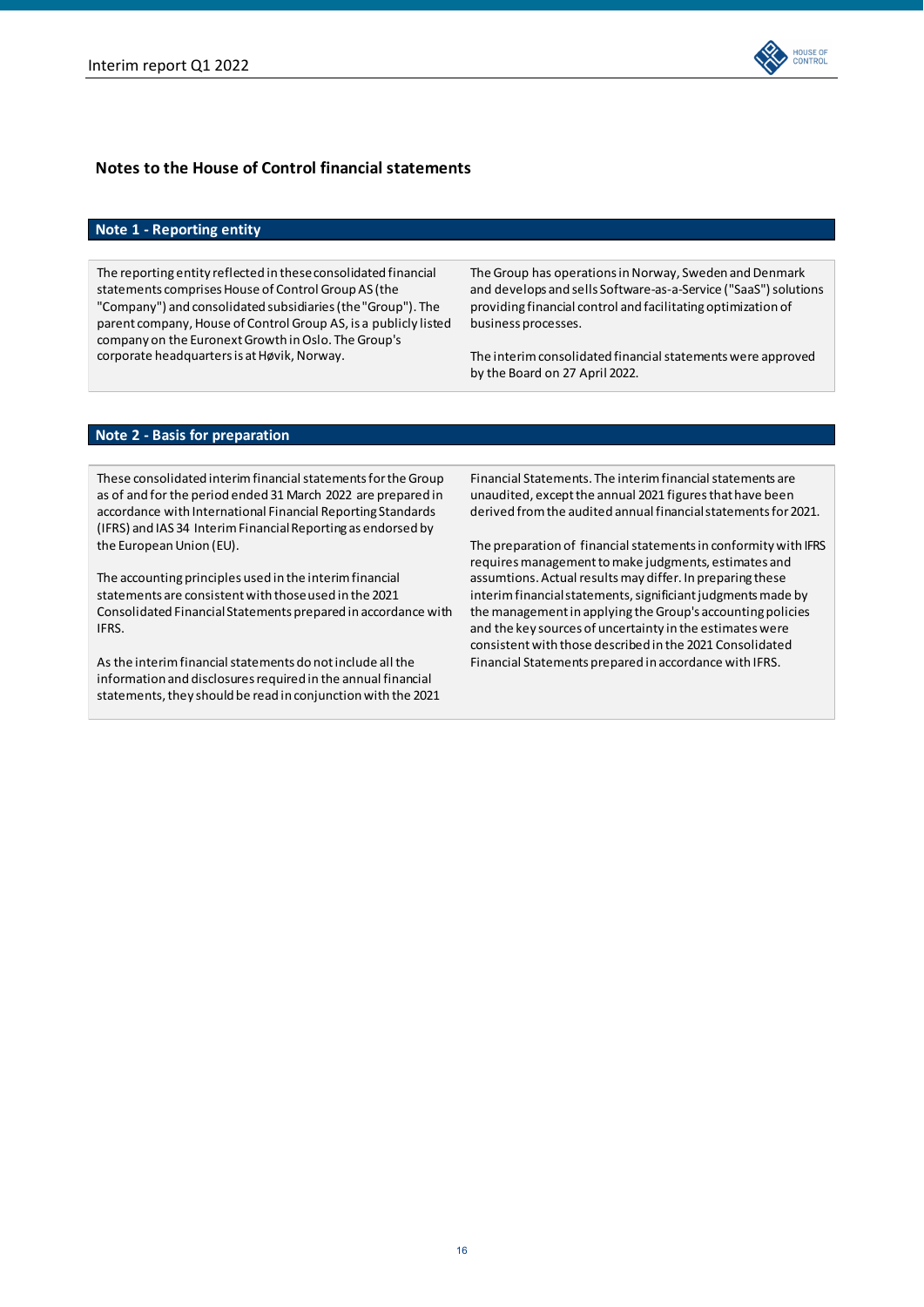

# **Note 3 ‐ Segment information**

### **Operating segments**

The Group discloses segment information based upon the following reportable segmentsin accordance with IFRS 8: Norway, Sweden and Denmark. For more information about the segments and the Group's chief operating decision maker (CODM), please referto the Consolidated Financial Statement at 31 December2021.

# **As of and forthe period ended 31 March 2022**

| <b>NOK 1000</b>                                            | <b>Norway</b> | Sweden                   | <b>Denmark</b> | <b>Total</b> |
|------------------------------------------------------------|---------------|--------------------------|----------------|--------------|
| Revenue from customer contracts                            | 39778         | 9700                     | 4554           | 54 033       |
| <b>Operating revenue</b>                                   | 39778         | 9700                     | 4554           | 54 033       |
| Personnel costs                                            | 34 26 6       | 6 2 9 5                  | 2 3 0 3        | 42 8 64      |
| Operational service expenses and other operating expenses  | 11 177        | 2055                     | 924            | 14 15 6      |
| Transactions related costs                                 |               | $\overline{\phantom{0}}$ | -              | ٠            |
| <b>Total operating expenses</b>                            | 45 443        | 8350                     | 3 2 2 6        | 57019        |
| Earnings before interest, tax, depr. and amort. ("EBITDA") | $-5665$       | 1351                     | 1328           | $-2987$      |
|                                                            |               |                          |                |              |
| <b>Working capital</b>                                     |               |                          |                |              |
| Current assets                                             | 151894        | 17842                    | 10775          | 180511       |
| <b>Current liabilities</b>                                 | 132 998       | 16048                    | 8935           | 157981       |
| Net working capital                                        | 18895         | 1794                     | 1841           | 22 5 30      |

# **As of and forthe period ended 31 March 2021**

| <b>NOK 1000</b>                                            | <b>Norway</b> | Sweden   | <b>Denmark</b> | <b>Total</b> |
|------------------------------------------------------------|---------------|----------|----------------|--------------|
| Revenue from customer contracts                            | 31910         | 4 1 1 7  | 3684           | 39711        |
| <b>Operating revenue</b>                                   | 31 910        | 4 1 1 7  | 3684           | 39711        |
| Personnel costs                                            | 26 1 26       | 3469     | 2919           | 32515        |
| Operational service expenses and other operating expenses  | 7 2 2 8       | 2 1 3 0  | 538            | 9896         |
| Transactions related costs                                 |               |          |                | ۰            |
| Total operating expenses                                   | 33 3 54       | 5 5 9 9  | 3458           | 42 411       |
| Earnings before interest, tax, depr. and amort. ("EBITDA") | $-1444$       | $-1483$  | 226            | $-2700$      |
|                                                            |               |          |                |              |
| <b>Working capital</b>                                     |               |          |                |              |
| Current assets                                             | 356883        | 6837     | 4544           | 368 264      |
| <b>Current liabilities</b>                                 | 72085         | 27754    | 8 1 8 3        | 108 021      |
| Net working capital                                        | 284798        | $-20917$ | $-3638$        | 260 243      |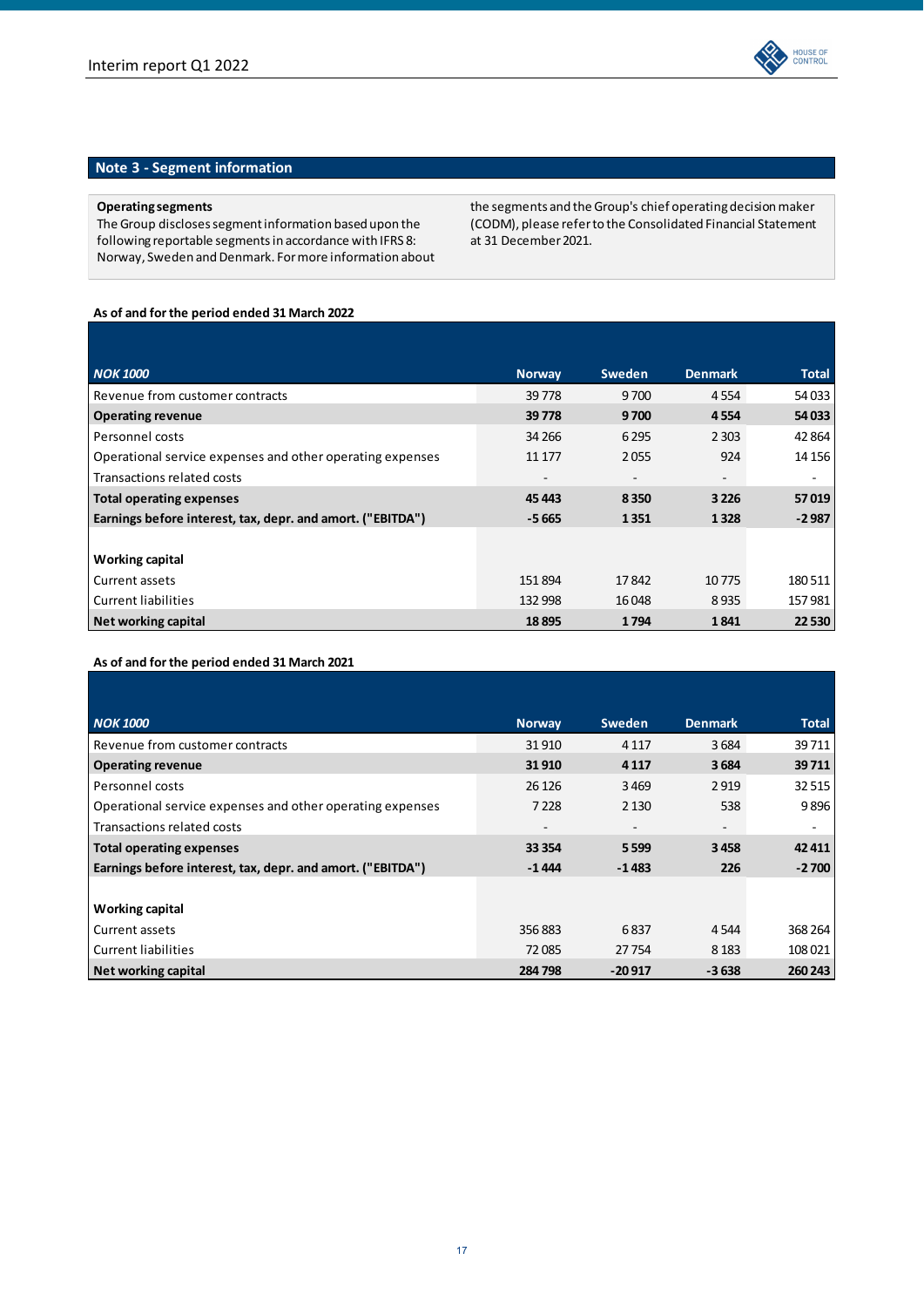

# **Note 4 ‐ Intangible assets**

|                                                    |                          | <b>Capitalized</b>                        | <b>Customer</b> | Order                    |              |
|----------------------------------------------------|--------------------------|-------------------------------------------|-----------------|--------------------------|--------------|
| <b>NOK 1000</b>                                    | <b>Goodwill</b>          | Development Contracts and<br><b>Costs</b> | Relationships   | <b>Backlog</b>           | <b>Total</b> |
| <b>Acquisition cost 1 January 2022</b>             | 88 894                   | 228 165                                   | 77571           | 6 3 0 3                  | 400 932      |
| Additions                                          |                          | 8 1 6 7                                   |                 |                          | 8 1 6 7      |
| Divestment of 'on premises' contracts*             |                          | $-45593$                                  | $-25641$        | $\overline{\phantom{a}}$ | $-71234$     |
| Allocation of transaction price due to divestment* |                          | $-7461$                                   | 7461            |                          |              |
| <b>Translation differences</b>                     | $-1009$                  | $-772$                                    | $-466$          | $-166$                   | $-2413$      |
| <b>Acquisition cost 31 March 2022</b>              | 87884                    | 182 507                                   | 58924           | 6 1 3 7                  | 335 452      |
|                                                    |                          |                                           |                 |                          |              |
| Acc.amort. & write-downs 1 January 2022            | $\overline{\phantom{a}}$ | 119720                                    | 48 601          | 716                      | 169 037      |
| Amortization of the period                         |                          | 7315                                      | 1415            | 511                      | 9 2 4 1      |
| Amortization of government grants                  |                          | 289                                       |                 |                          | 289          |
| Divestment of 'on premises' contracts*             |                          | -45 593                                   | $-25641$        | ٠                        | $-71234$     |
| <b>Translation differences</b>                     |                          | $-33$                                     | $-12$           | $-14$                    | $-59$        |
| Acc.amort. & write-downs 31 March 2022             |                          | 81 698                                    | 24 3 64         | 1 2 1 4                  | 107 275      |
|                                                    |                          |                                           |                 |                          |              |
| Net book value 1 January 2022                      | 88 894                   | 108 445                                   | 28 970          | 5586                     | 231895       |
| Net book value 31 March 2022                       | 87884                    | 100809                                    | 34 5 61         | 4923                     | 228 177      |
| Economic life                                      | Indefinite               | 5 and 10                                  | 10 years        | 3 years                  |              |
|                                                    |                          | years                                     |                 |                          |              |
| Amortization method                                |                          | Straight line                             | Straight line   | Straight line            |              |
|                                                    |                          | method                                    | method          | method                   |              |

# **\* Divestmentof'on premises' customer contracts**

On 27 January 2022, House of Control Group announced the closingof an agreementwith Cillco Technology AS fortransfer of assets owned by the subsidiary DinERP AS. Cillco Technology AS is a newly incorporated company founded by DinERP employeeswho have taken over'on‐premises' customer contracts outside of the House of Control Group's core business as well as 26 employees from the subsidiary DinERP AS. The agreementwith Cillco Technology was effectivefrom1March 2022. Cillco Technology has retained the responsibility to service and further develop the above-mentioned SaaS solutions developed by DinERP that will continue to be marketed and sold by House of Control Group.

The divestmentwas astrategic step to focus on the Group's core products, and improved utilization of the Group's sales organization to strengthen further growth. The divestment will have significant positive effects on the Group's operations and finances. DinERP achieved apositive profit before incometax already in March 2022, after the transaction was effective from 1 March 2022.

At 1 March 2022 the remainingbook value of capitalized development costs was NOK 7.5 million considered impairment losses recognized at 31 December 2021. The remaining value was estimated based on future expected cash flow fromthe remaining business in DinERP AS in cooperation with Cillco Technology AS asthe agreementwastaken into account as a subsequent event in the consolidated annual report of 2021, reflecting the value of the transaction price related to the divestment. In exchange forthe developed technology transferred to Cillco Technology AS the Group will receive revenue from customer contracts with a future expected cash flow of NOK 7.5 million. The remaining book value of "CapitalizedDevelopmentCosts" inDinERP AS istherefore transferred to "CustomerContracts and Relationships" to reflect the value of the transaction with Cillco Technology AS.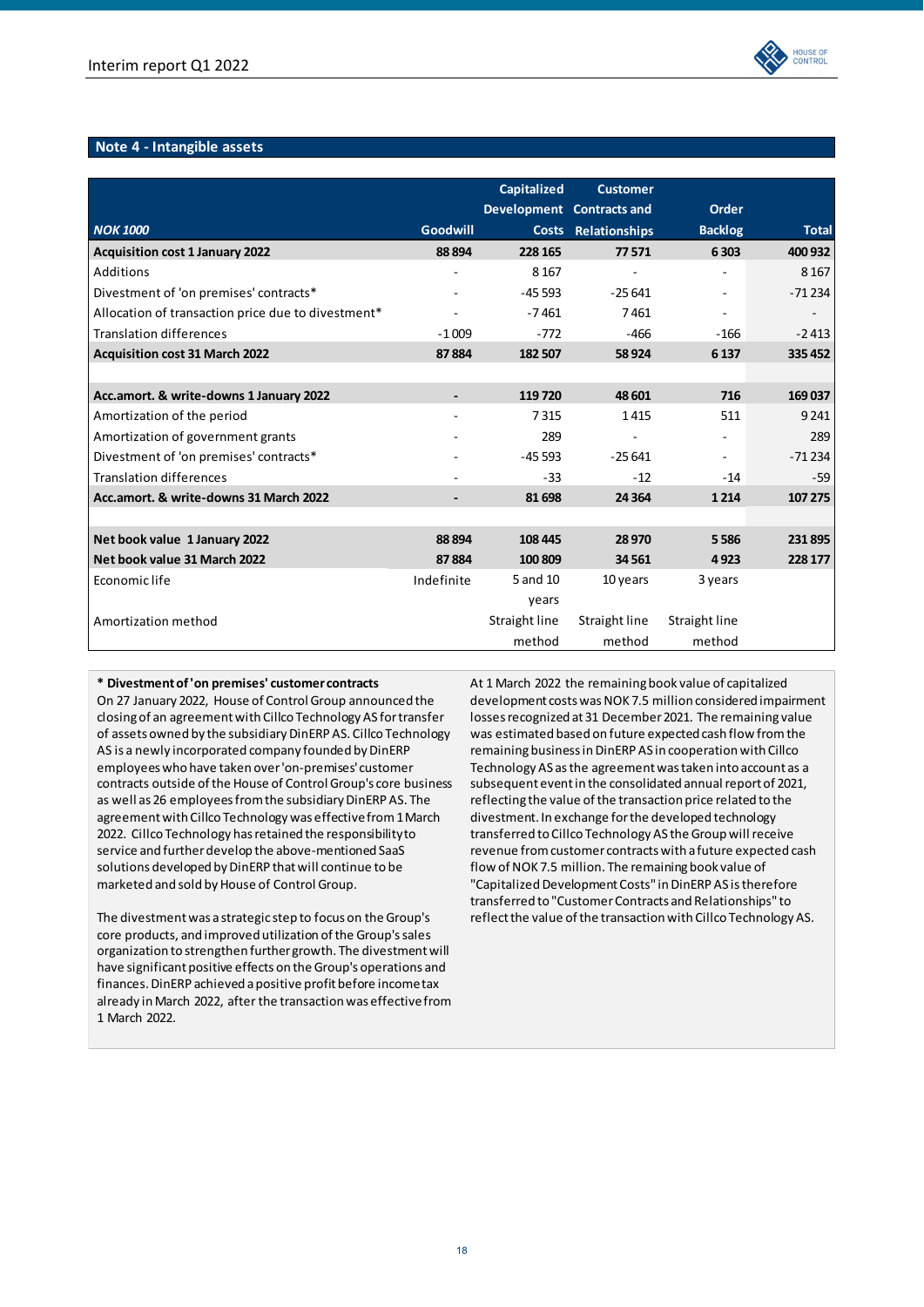

# **Note 5 ‐ Revenue from contracts with customers**

The Group's revenue from contracts with customers is presented in product categoriesin the table below.

Acquitions of subsidiaries and a high focus of research and development has given the Group several new product

categories in 2021 and 2022. Despite that, the main part of revenue isstill generated fromthe SaaS Solution Complete Control. Relevant product categoriesistherefore categorised in "Complete Control licenses" and "Other provided licenses and services".

|                                      | <b>First</b> | <b>First</b> |
|--------------------------------------|--------------|--------------|
|                                      | quarter      | quarter      |
| <b>NOK 1000</b>                      | 2022         | 2021         |
| Complete Control licenses            | 35 972       | 29 3 92      |
| Other provided licenses and services | 18061        | 10 3 19      |
| <b>Total</b>                         | 54 033       | 39 711       |

# **Note 6 ‐ Cost to obtain contracts**

### **Incremental costs of obtaining a contract**

|                                                    |         | 31 March 31 December |
|----------------------------------------------------|---------|----------------------|
| <b>NOK 1000</b>                                    | 2022    | 2021                 |
| Costs as of 1 January                              | 32 155  | 25 277               |
| Additions                                          | 4056    | 25 281               |
| Amortization                                       | $-5938$ | $-18403$             |
| Cost to obtain contracts at the balance sheet date | 30 273  | 32 155               |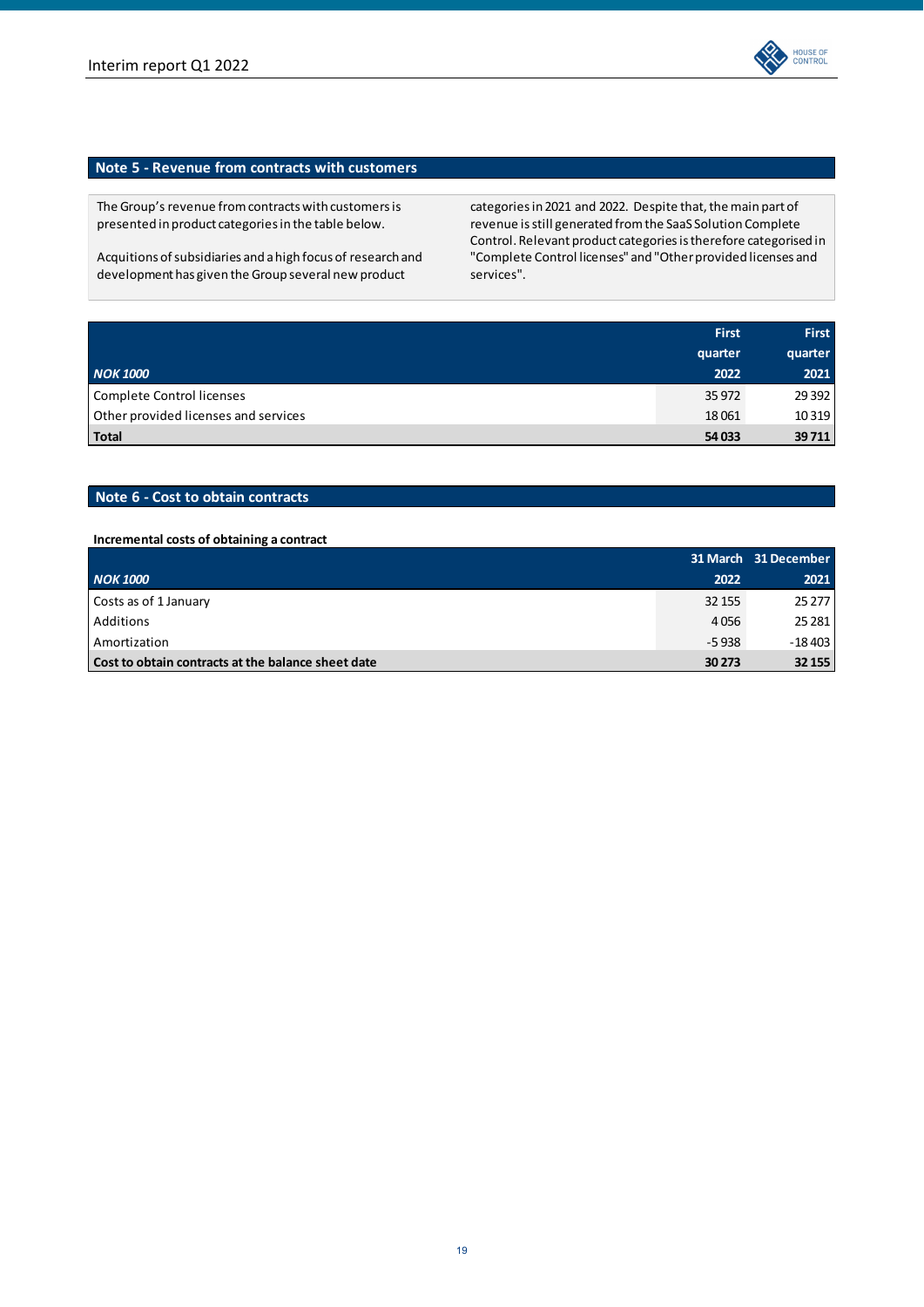

# **Note 7 ‐ Interest bearing debt**

Both the loan and the Capital and Acquisition Facility have a five yearmaturity and fall due on 18 December2024, with no installments during the outstanding period.

House of Control Group AS has pledged all material assets, including but not limited to shares in subsidiaries, bank

accounts and intercompany receivables as security for the facilities.

The Group are in compliance with all covenants as of 31 March 2022.

### **Specification of non‐current and current interest bearing debt**

|                                                          |         | 31 March 31 December |
|----------------------------------------------------------|---------|----------------------|
| <b>NOK 1000</b>                                          | 2022    | 2021                 |
| Non-current loans*                                       | 95 871  | 95 781               |
| Non-current lease liabilities                            | 20 3 20 | 15 913               |
| Current portion of loans                                 | 1 2 5 0 | 1 2 5 0              |
| Current lease liabilities                                | 9 2 6 6 | 8 1 9 8              |
| Total interest-bearing debt                              | 126 707 | 121 142              |
| Changes in liabilities arising from financing activities | 5566    | 19 2 20              |

\* Non-current loans consist of long-term borrowing from AshGrove Capital of NOK 102 million less capitalized finance costs of NOK 6.8 million, and non-current portion of loan from Innovasjon Norge of NOK 0.6 million. The Group's Capital and Acquisition Facility ("CAF") is considered by the Group to be a liquidity reserve. Therefore, the fees related to the CAF are capitalized as a prepayment for liquidity services and amortized over the outstanding period of the facility. In the balance sheet as pr 31 March 2022 and 31 *December 2021 capitalized fees are therefore classified as non‐current receivables.*

# **Collateral and security as of 31 December**

|                                                                         | 31 March | 31 December |
|-------------------------------------------------------------------------|----------|-------------|
| <b>NOK 1000</b>                                                         | 2022     | 2021        |
| Book value of debt with collateral security:                            |          |             |
| Loan and Capital Acquisition Facility from AshGrove Capital             | 95 24 6  | 94 844      |
| Loan from Innovasion Norge                                              | 1875     | 2 1 8 8     |
| Total book value of loans                                               | 97 121   | 97031       |
|                                                                         |          |             |
| Book value of assets included as security in House of Control Group AS: |          |             |
| Cash and Cash equivalents                                               | 72019    | 92 908      |
| Intercompany receivables                                                | 250 665  | 240 318     |
| Shares in subsidiaries                                                  | 142 807  | 142 807     |
| Total book value of security                                            | 465 490  | 476 033     |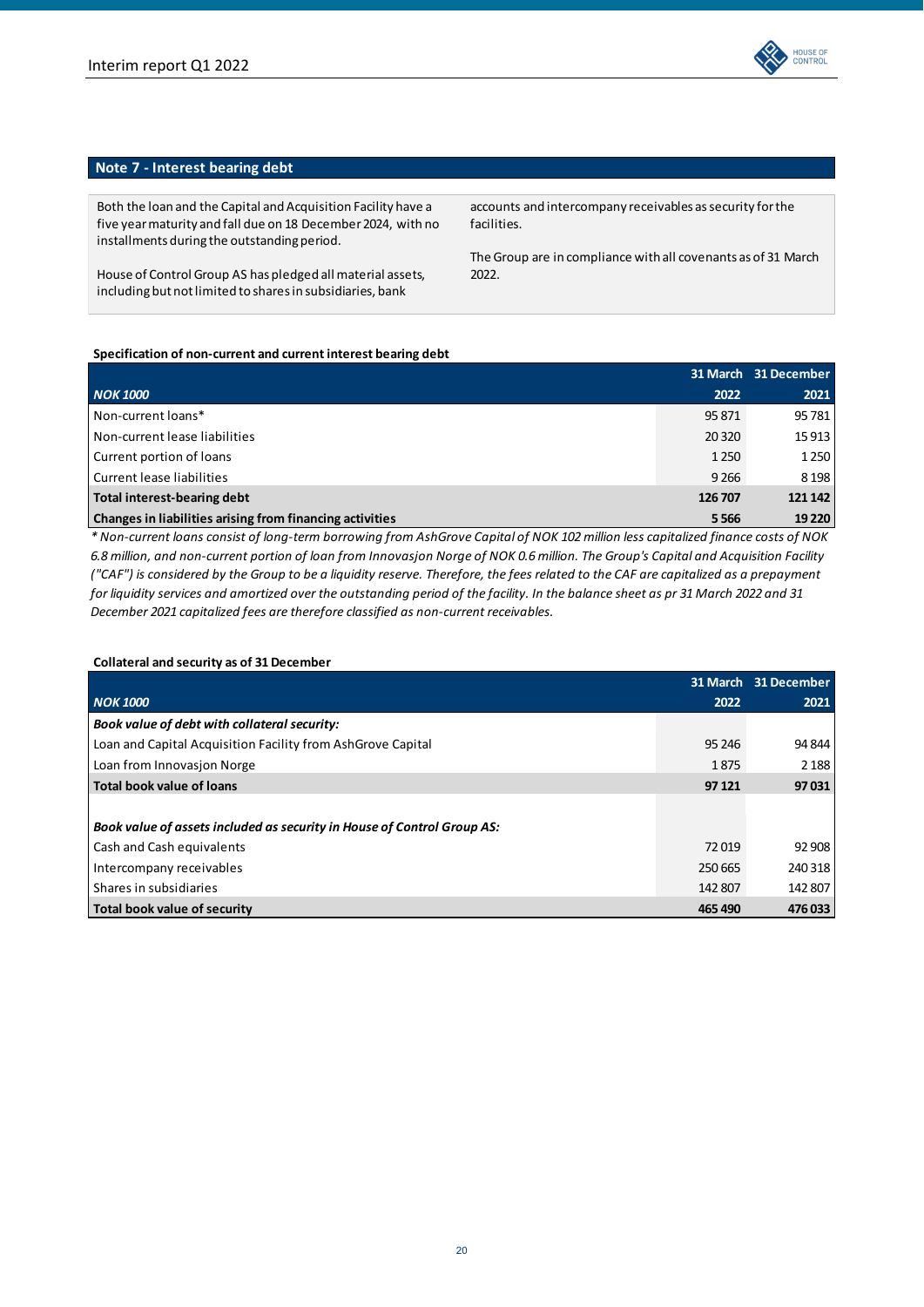

| Total shares outstanding                  |                          |                      |
|-------------------------------------------|--------------------------|----------------------|
|                                           |                          | 31 March 31 December |
|                                           | 2022                     | 2021                 |
| Number of shares outstanding at 1 January | 57 099 650               | 56 913 200           |
| New shares issued                         | $\overline{\phantom{a}}$ | 186 450              |
| Number of shares outstanding              | 57 099 650               | 57 099 650           |

| Shareholders at 31 March 2022      |               |             |
|------------------------------------|---------------|-------------|
| <b>Shareholders</b>                | <b>Shares</b> | Ownership % |
| Viking Venture 7AS                 | 10 372 500    | 18,2%       |
| Morgan Stanley & Co. LLC           | 8 2 9 2 8 2 5 | 14,5%       |
| The Northern Trust Comp.           | 3742934       | 6,6%        |
| Bjørk Invest AS                    | 2920950       | 5,1%        |
| Dunvik AS                          | 2 539 500     | 4,4%        |
| Goldman Sachs & Co. LLC            | 2 3 5 3 4 9 8 | 4,1%        |
| Viking Venture 8AS                 | 2 247 400     | 3,9%        |
| DZ Privatbank S.A.                 | 2 200 000     | 3,9%        |
| The Bank of New York Mellon SA/NV  | 1906454       | 3,3%        |
| Din ERP Holding AS                 | 1804766       | 3,2%        |
| Citibank, N.A.                     | 1618686       | 2,8%        |
| <b>Rbc Investor Services Trust</b> | 1486143       | 2,6%        |
| Viking Venture 7B AS               | 1401700       | 2,5%        |
| The Northern Trust Comp.           | 1064982       | 1,9%        |
| Danske Bank A/S                    | 1050000       | 1,8%        |
| Citibank, N.A.                     | 988 744       | 1,7%        |
| <b>BNP Paribas</b>                 | 987790        | 1,7%        |
| J.P. Morgan SE                     | 716986        | 1,3%        |
| J.P. Morgan SE                     | 658 807       | 1,2%        |
| J.P. Morgan SE                     | 633 361       | 1,1%        |
| <b>Total</b>                       | 48 988 026    | 85,8%       |
| Other (ownership percentage < 1%)  | 8 111 6 24    | 14,2%       |
| <b>Total shares</b>                | 57 099 650    | 100,0%      |

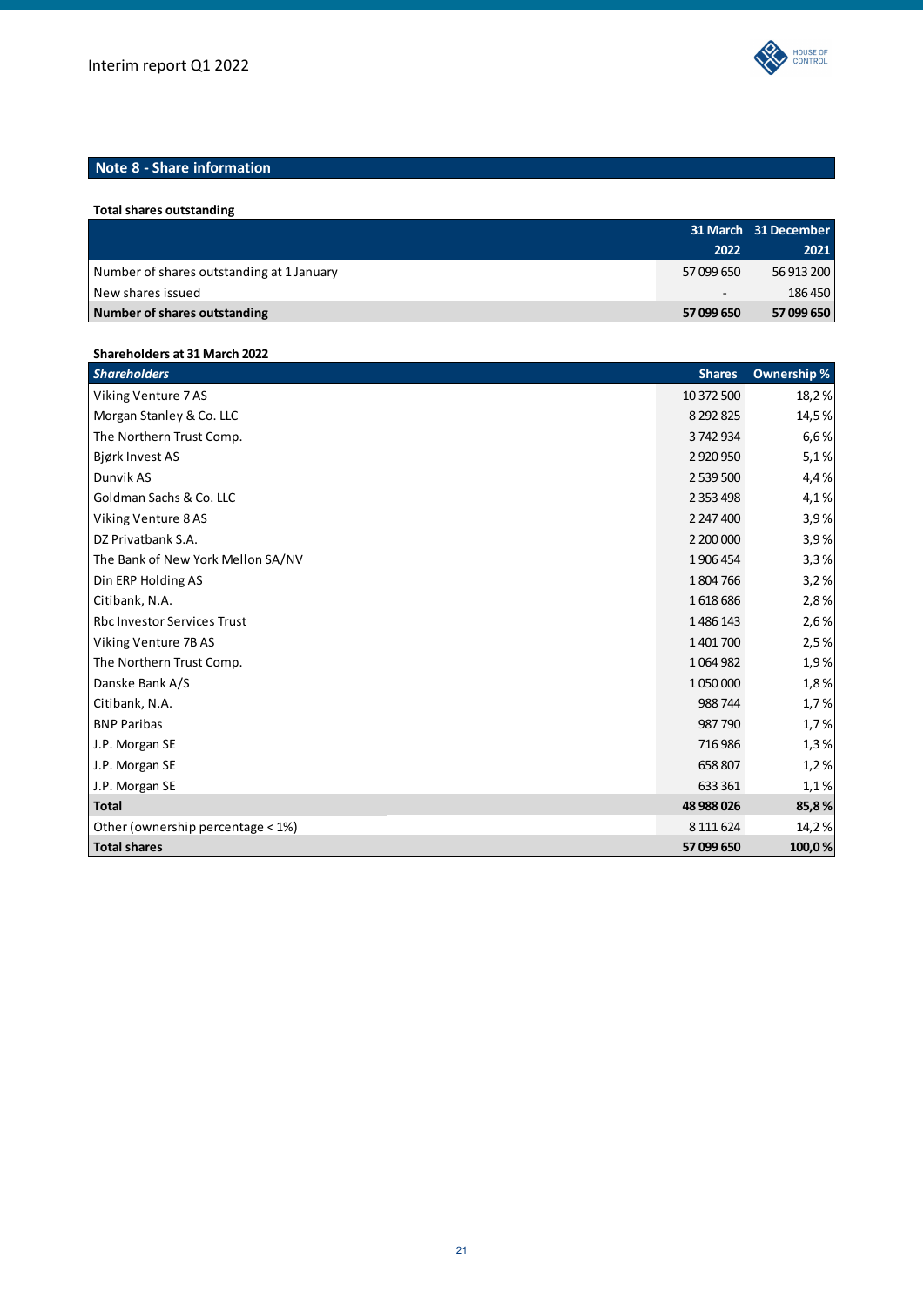

# **Note 9 ‐ Commitments**

**Office lease contract in Glostrup, Denmark** 

On 8 June 2021, the Group signed a new lease contract for office rental in Glostrup, Denmark that will replace the existing rented office for the subsidiary House of Control Denmark A/S. The contract period is five years with commencement date planned at 1 April 2022. Yearly lease payment for the first years of the lease period is NOK 1.5 million.

**Extended lease contract for the head office at Høvik, Norway** On 2 March 2022 the Group agreed on an extended lease contract for the Group's head office at Høvik, Norway, effective from1 April 2022. Due to this the yearly lease payment increases by NOK 0.8 million.

# **Note 10 ‐ Subsequent events**

There have been no material events subsequent to the reporting period that might have a significant effect on the interim consolidated financial statements for the first quarter of 2022.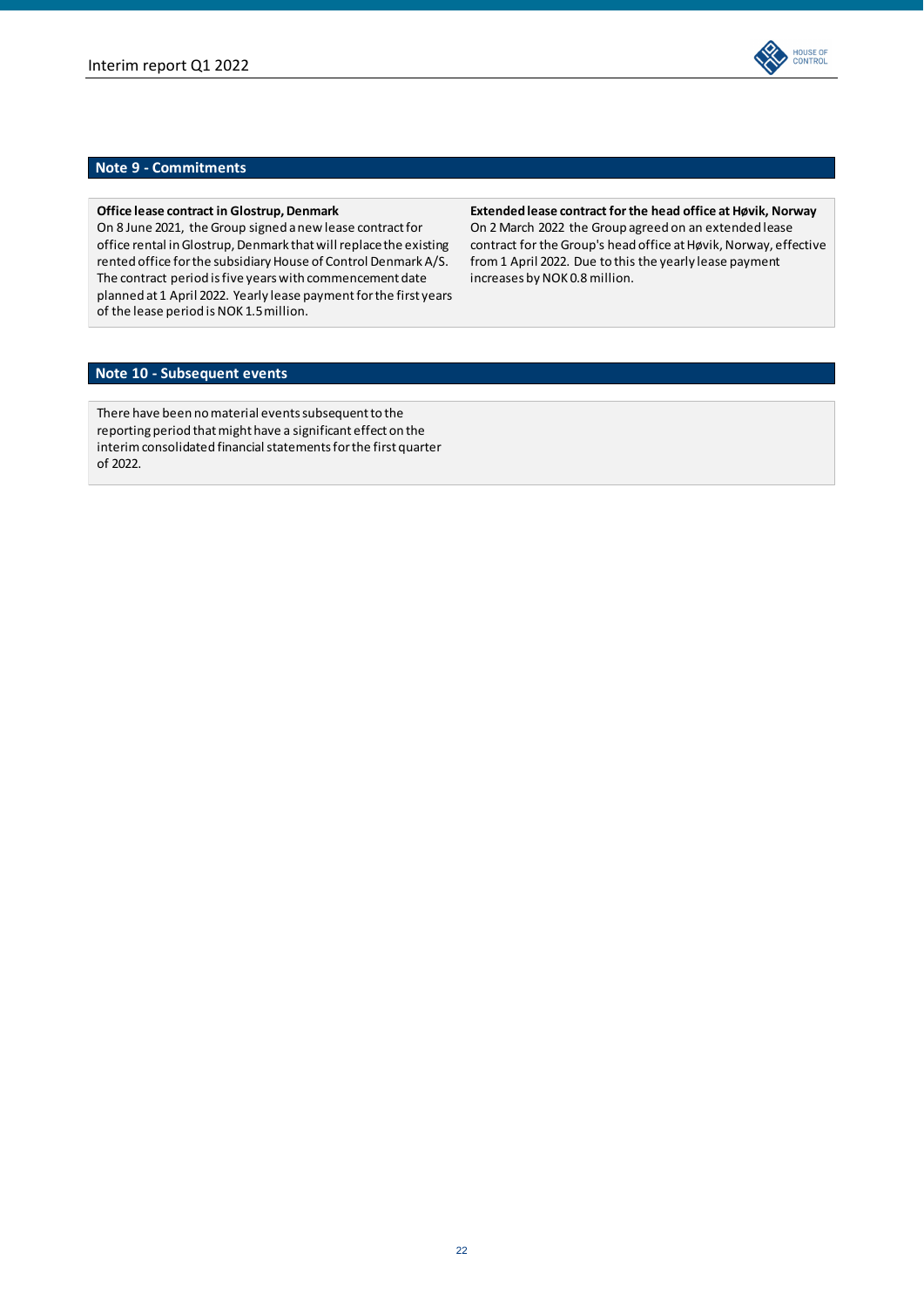

# **Alternative Performance Measures (APM)**

Thissection includesinformation aboutAlternative Performance Measures(APM) applied by the Group.

These Alternative Performance Measures are shown to improve the abilityofstakeholdersto evaluate the Group'sfinancial performance. The Group applies the following APMs;

# **Organic revenue growth**

Organic revenue growth is used tomeasure the Group's ability to grow by additionalsalesto existing and new customers, as opposed to growth through acquisitions. Organic growth is defined as revenue adjusted for the effects from acquisitions, divestments and foreign currency effects. Organic growth is an important performance measure to House of Control and to stakeholders as it illustrates the underlying operational growth by excluding effects related to acquisition and other nonoperational items. Organic revenue exclude revenues from DinERP in both 2022 and 2021 because the Group agreed on divestmentof DinERP's'on‐premises' contractsin January 2022.

| <b>Amounts in NOK 1000</b>                                          | <b>First quarter</b> | <b>First quarter</b> |
|---------------------------------------------------------------------|----------------------|----------------------|
|                                                                     | 2022                 | 2021                 |
| Revenue                                                             | 54 033               | 39 711               |
| Excluding revenue consolidated from acquired and divested companies | $-15285$             | $-7402$              |
| Sum organic revenue                                                 | 38748                | 32 308               |
|                                                                     |                      |                      |
| Organic revenue growth                                              | 20%                  |                      |

# **Annual recurring revenue (ARR)**

Annual recurring revenue (ARR) is the value of the contracted recurring revenue components of subscriptions at any given point in time, normalized to a one year period, including certain transaction based revenues tied to the subscriptions.

ARR is calculated based onmonthly subscriptionsfeeforthe endingperiodmultiplied by 12 in order to represent an annualized figure. The Group presents ARR because it considers it to be an important supplemental measure for stakeholders to understand the overall picture of revenue generation in the Group's operating activities. ARR exclude revenues from DinERP in both 2022 and 2021 because the Group agreed on divestment of DinERP's 'on-premises' contracts in January 2022.

|                                                                 | 31 March | 31 March |
|-----------------------------------------------------------------|----------|----------|
| <b>Amounts in NOK 1000</b>                                      | 2022     | 2021     |
| Annual recurring revenue (ARR)                                  | 198829   | 151 036  |
| Excluding ARR consolidated from acquired and divested companies | $-37877$ | $-16451$ |
| Sum organic annual recurring revenue (ARR)                      | 160 951  | 134 585  |
|                                                                 |          |          |
| <b>Organic ARR growth</b>                                       | 20%      |          |